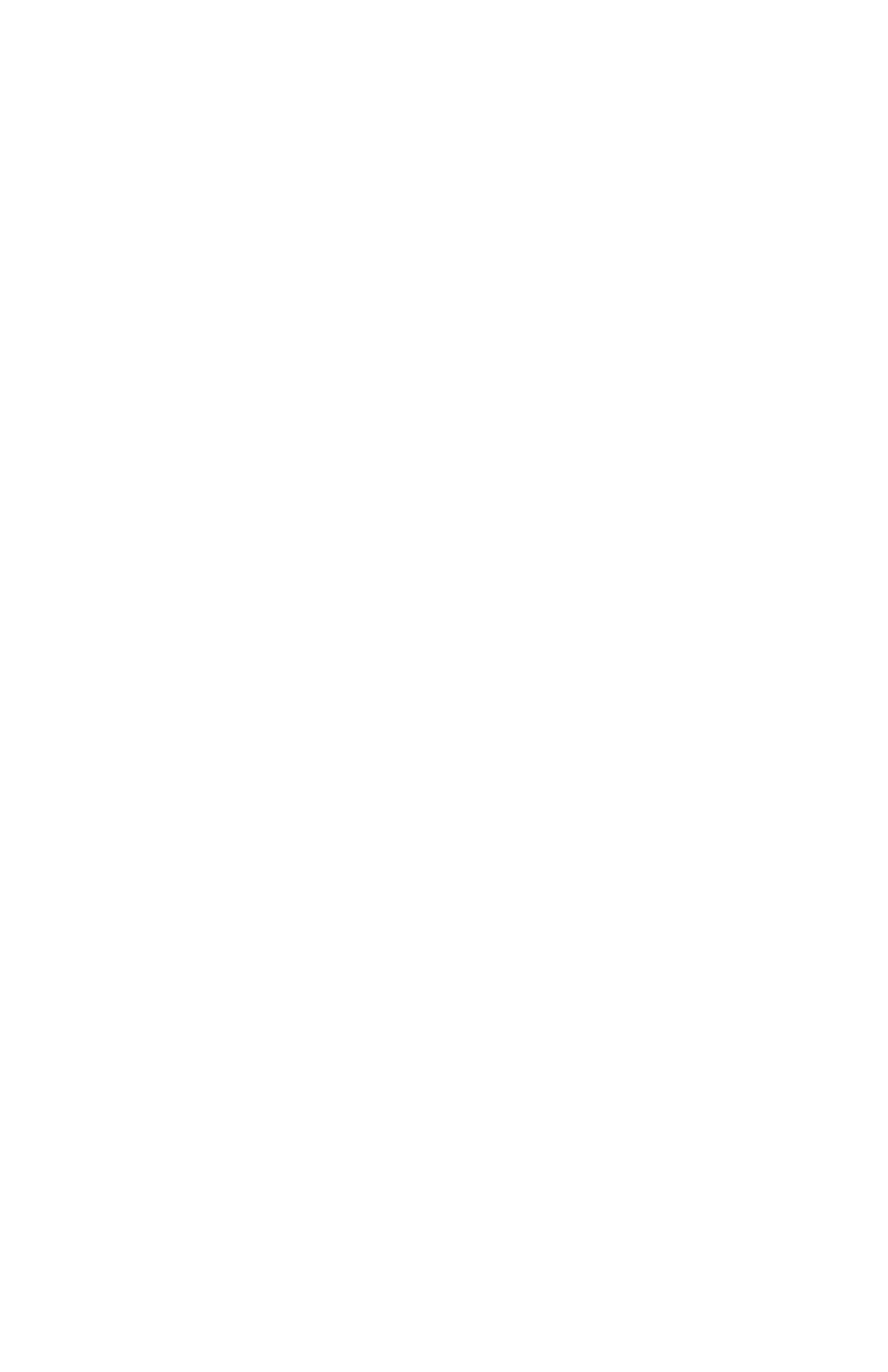

# BUCK STORM

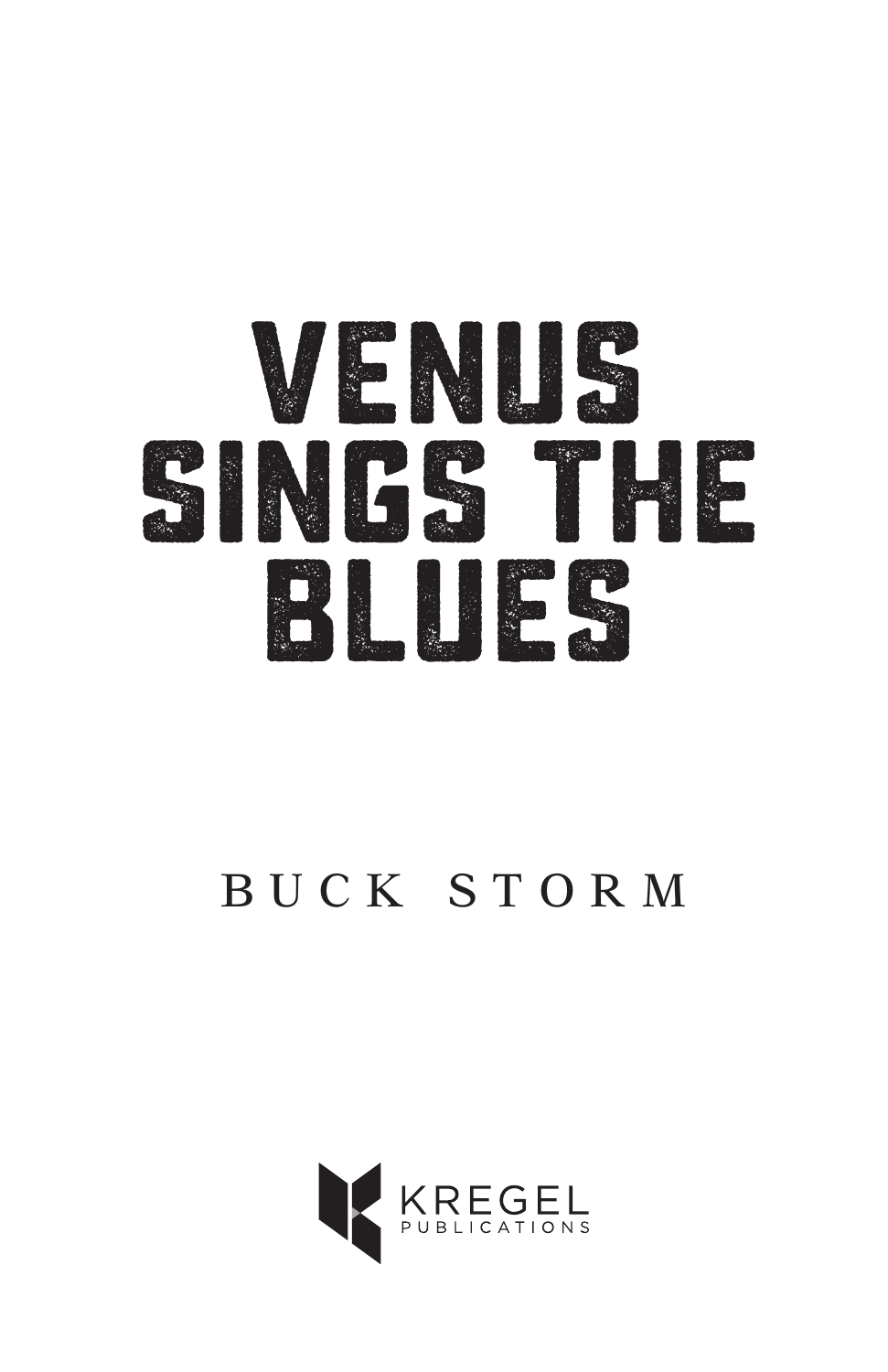*Venus Sings the Blues* © 2022 by Buck Storm

Published by Kregel Publications, a division of Kregel Inc., 2450 Oak Industrial Dr. NE, Grand Rapids, MI 49505. www.kregel.com.

All rights reserved. No part of this book may be reproduced, stored in a retrieval system, or transmitted in any form or by any means—for example, electronic, mechanical, photocopy, recording, or otherwise—without the publisher's prior written permission or by license agreement. The only exception is brief quotations in printed reviews.

The persons and events portrayed in this work are the creations of the author, and any resemblance to persons living or dead is purely coincidental.

Lyrics from "Goodbye from Venus" by Buck Storm, 2018.

### **Library of Congress Cataloging-in-Publication Data**

Names: Storm, Buck, author. Title: Venus sings the blues / Buck Storm. Description: Grand Rapids, MI : Kregel Publications, [2022] Identifiers: LCCN 2022011581 (print) | LCCN 2022011582 (ebook) | ISBN 9780825446870 (print) | ISBN 9780825468834 (Kindle) | ISBN 9780825477317 (epub) Classification: LCC PS3619.T69274 V46 2022 (print) | LCC PS3619.T69274 (ebook) | DDC 813/.6--dc23 LC record available at https://lccn.loc.gov/2022011581 LC ebook record available at https://lccn.loc.gov/2022011582 ISBN 978-0-8254-4687-0, print ISBN 978-0-8254-7731-7, epub ISBN 978-0-8254-6883-4, Kindle

> Printed in the United States of America 22 23 24 25 26 27 28 29 30 31 / 5 4 3 2 1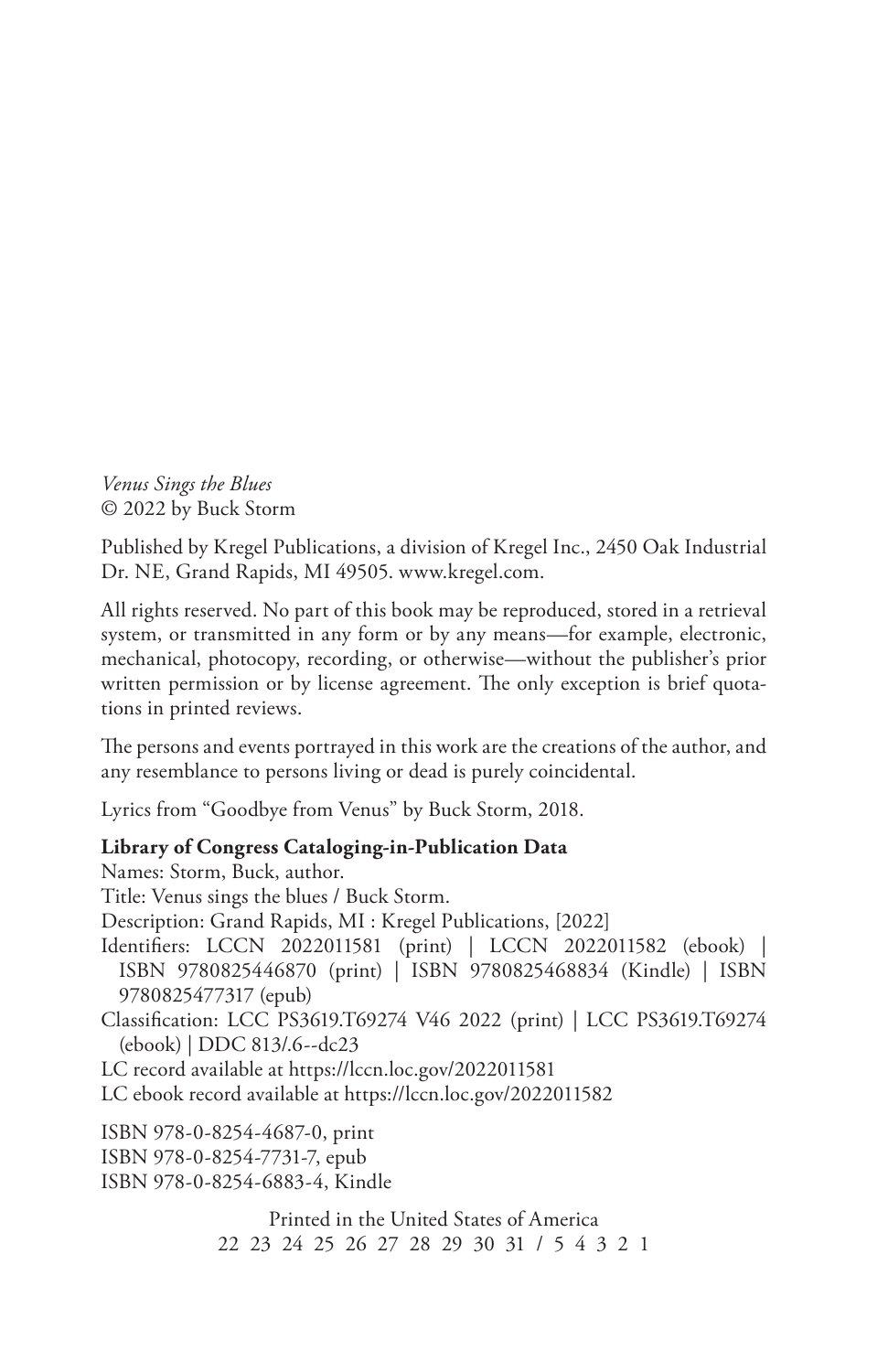*When I was fifteen, I made a trade for a 1972 Honda CB 360 with a faded orange gas tank and a seat cover made from an old piece of carpet. It was beautiful. In the span of a single, small-town Arizona afternoon, I became invincible.*

*I'm not saying the story you're about to read is mine exactly, but who knows, maybe it's yours.*

*To all you dreamers out there working hard to get your bikes running, maybe they will, maybe they won't. But know this—whether you jump over Evel Knievel's Snake River Canyon and wheelie over the sun, or never get past the corner Circle K convenience store, you are magnificently, perfectly, and endlessly loved.*

*The road is only beginning.*

*Hit the gas, kid. This is for you.*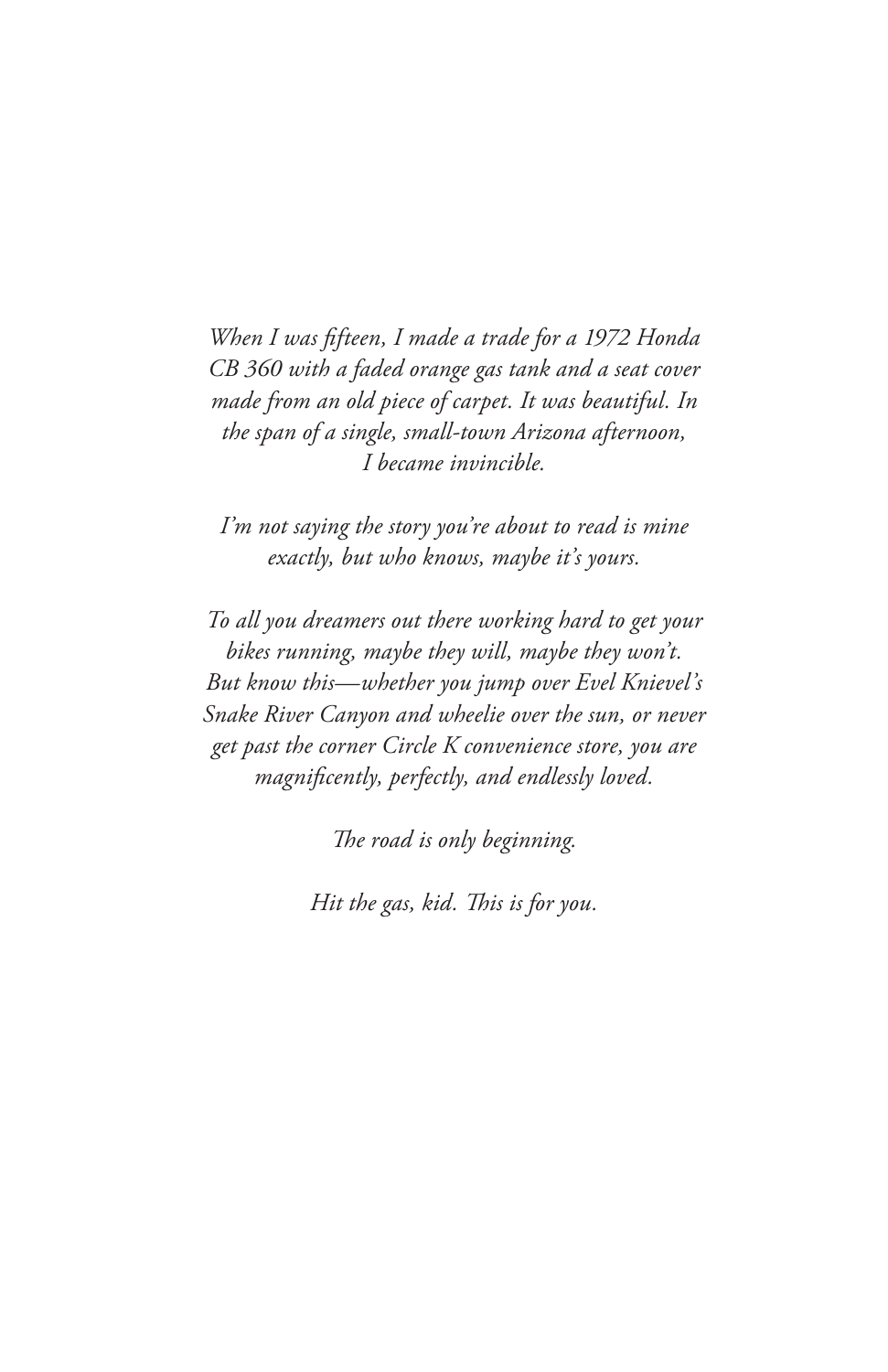*Past the edge of town Out where the world ends The desert gives the sky Nothing but silence There's an old motel The sign is a shimmering Venus Even though she smiles Her eyes are sad . . .* —"Goodbye from Venus"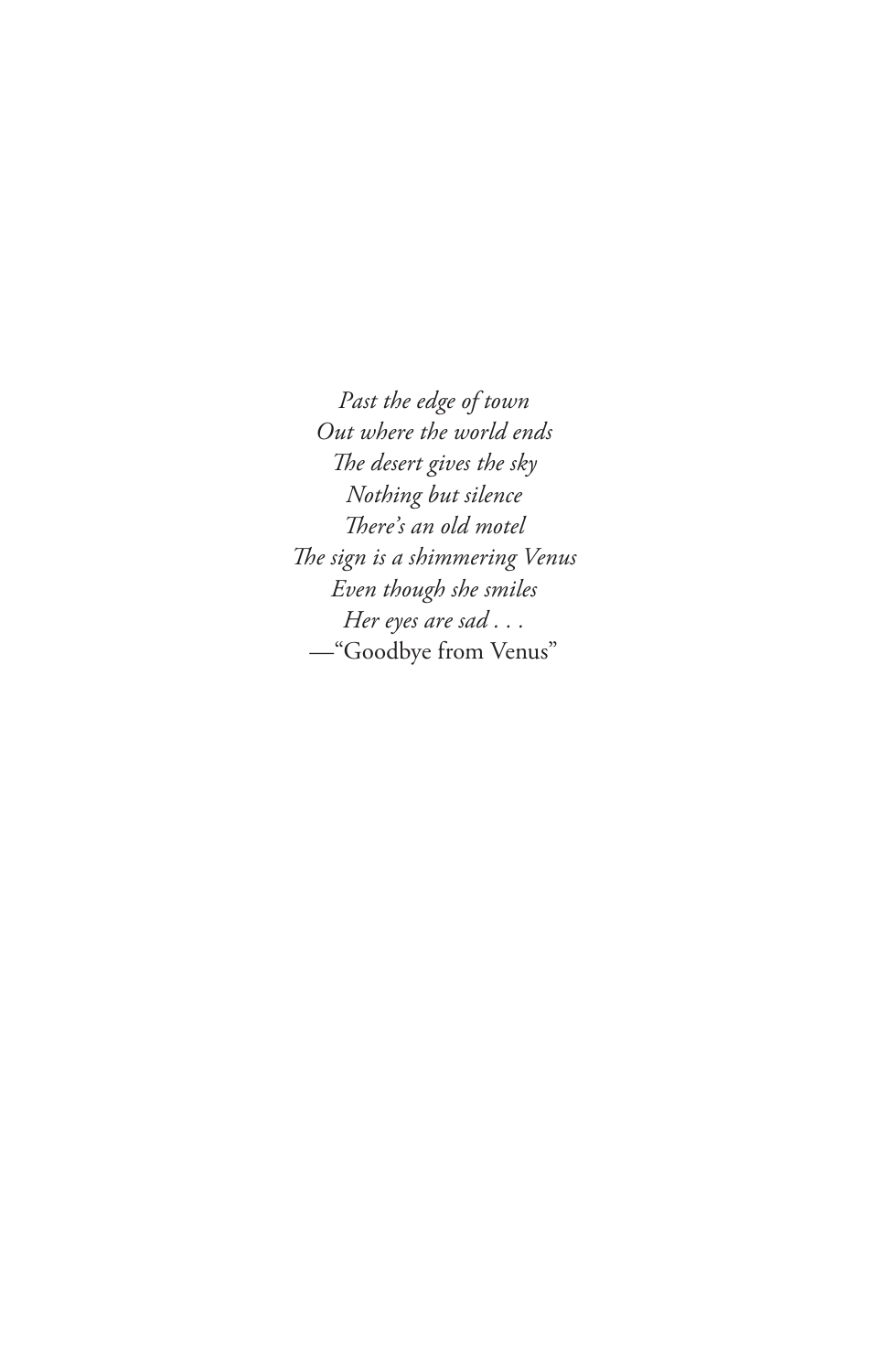## CHAPTER ONE

It was one of those wide Arizona afternoons. The quiet kind, where tall piles of pillowy clouds pull their shadows across the valley floor, everything sand and sage and sunlight and sharp angles. Where the sky is so deep it feels endless, and hawks dip and circle on the updrafts and never get tired.

Bones was sweeping yesterday's stardust off the sidewalk when the biker rolled out of the desert and into the parking lot of the Venus Motel. That's how life works sometimes. One second all is calm all is bright, and the next the gods or angels or aliens or whatever insert something like this guy with a rattle of pipes and a cloud of dissipating dust. Someone fresh from blasting through the cosmos, sun-streaked hair and muttonchops swept straight back from the lightyears and motorcycle wind. Someone with a hunting knife on his belt and a long mustache that curls up on the ends like a cowboy in an old movie. Jeans and boots and muscles like ropes under his tattoos.

Two eyes surveyed Bones. One ocean-blue and bottomless. Another that looked like someone had spilt milk in it. The blue appeared mildly interested at best. The milky one didn't give a rip. Even from where Bones stood, he could smell the bike's engine. Grease and hot metal. It ticked as it cooled. Its rider made no noise at all.

"Hey," Bones said when the quiet got too heavy. Right away he wished he'd thought of something cooler. For some reason, that milky eye did that to a guy.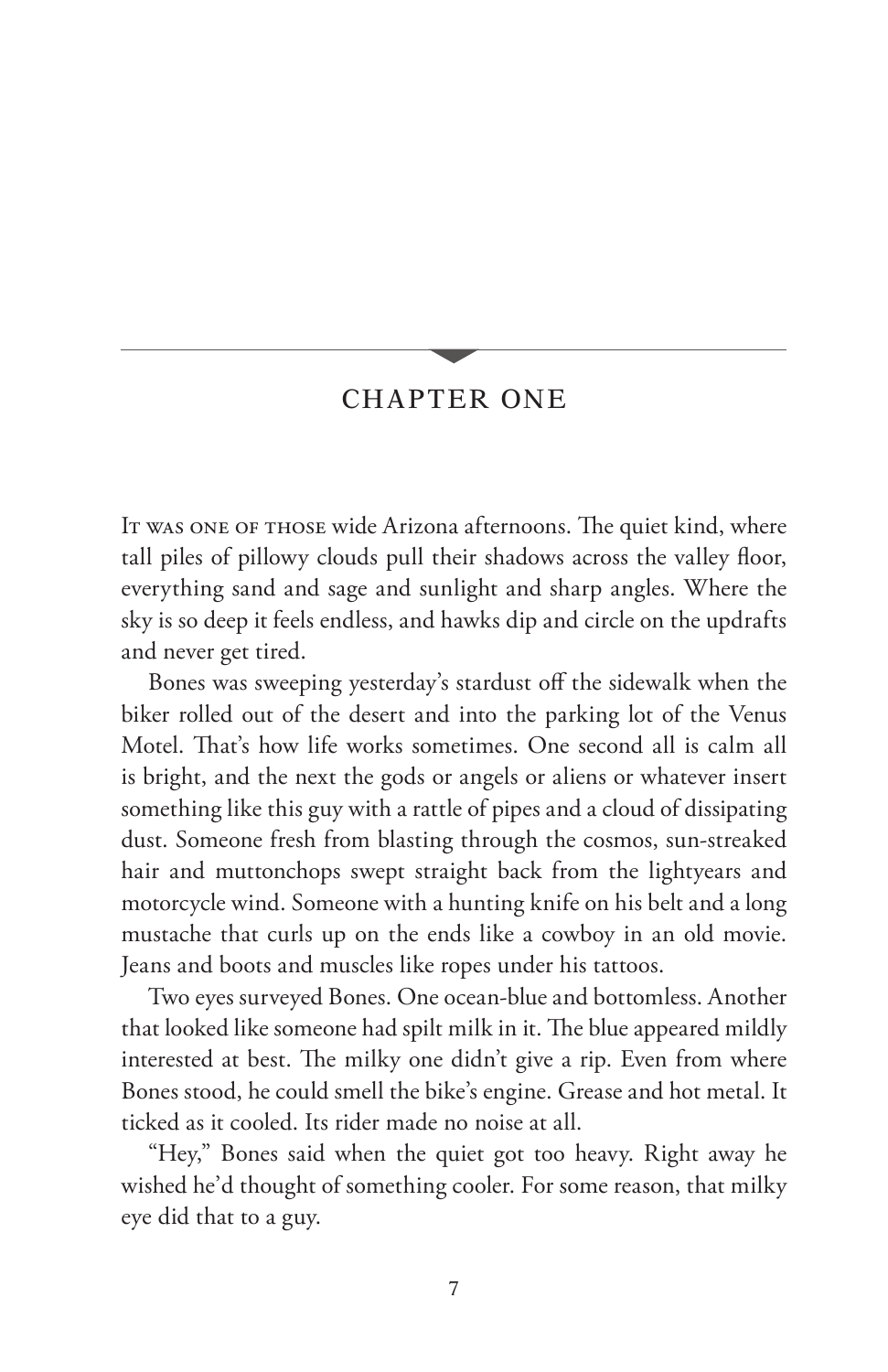The rider dug into the pocket of his jeans and pulled out a pack of smokes, then shook one out and stuck it on his bottom lip without lighting it. "You the boss?" His words rolled out thick, like his tongue was coated with honey. Or maybe motor oil.

Bones knew the guy was kidding, but he could spot no humor behind either blue or milk. He played it safe. "Nah. I'm only fifteen, man."

The rider lit the cig, flipped the Zippo shut, and stuck it back into his pocket. Smoke swirled off toward the highway, dipped and ducked. "So? What's fifteen got to do with the price of tea in Bangladesh?" He put the accent on bang.

"I just work here."

That milky eye. "That's cool. Very industrious. You got a name?" "Bones."

The rider gave a nod as if this were heavy information that required considerable effort to process. "Bones . . . right. That supposed to make you sound dangerous?"

"It's my name, that's all."

"Not much of one, if you ask me. Who gave it to you?"

"I don't know. My mom, probably."

"What kind of mom calls her kid Bones?"

"The kind that left a long time ago. I don't remember her."

Smoke. "Uh-huh. And what? Everybody's supposed to feel sorry for you now?"

"I didn't say that."

"No, I guess you didn't. That's good, at least. You got a last name?" "Not one I want to say."

More smoke. More milky eye. "After the first one, I don't blame you."

"How about you?"

"How 'bout me what?"

"You got a name?"

"Jimmy La Roux. And if you notice, I don't mind throwing in the last name right off the bat."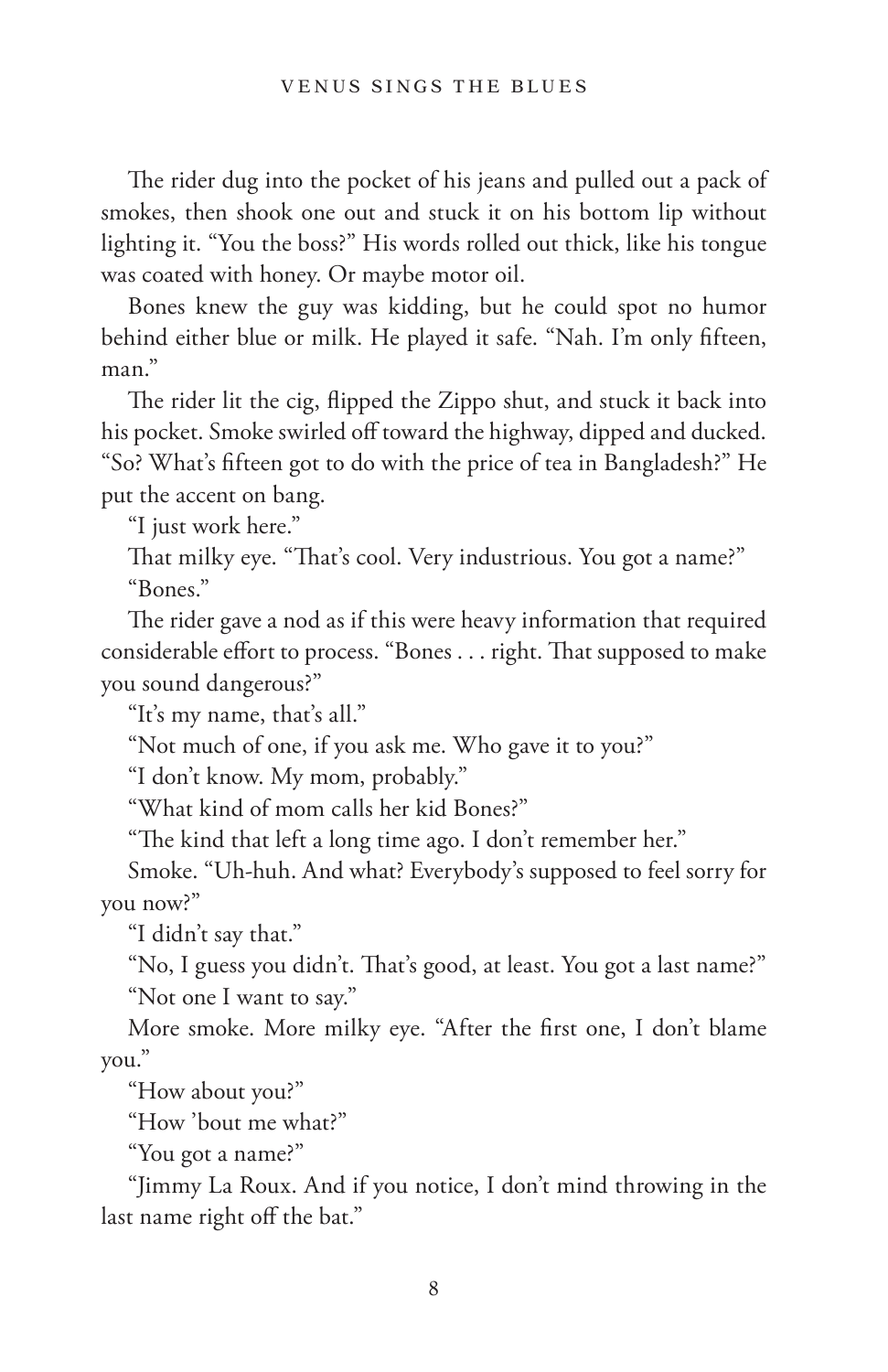"You from Texas?"

Milk. "Why in heaven's name would you think I'm from Texas?" "I don't know. You talk like you're from Texas."

"I don't talk like I'm from Texas even a little bit. I talk like I'm from God's country. Louisiana, born and raised." Jimmy La Roux said Louisiana with a modicum of reverence. He used three syllables—*Loozan-na*—as if four would be sacrilege.

He puffed a few more times. Katydids buzzed in the pepper trees behind the motel. Crazy how such little things could be so loud. "Boss in the office?"

Bones leaned his broom against the wall. "She went up to town. You can wait in the lounge. That's where she'll probably be when she gets back. We're short-staffed, so sometimes she checks guests in and out there."

"Short-staffed. Yeah, you are pretty short when I consider." Jimmy La Roux winked, leaned the bike on its kickstand, climbed off, and stretched. "Lounge it is, then, Bones-without-a-last-name." He pulled a few more puffs, snuffed the cigarette out on the palm of his hand, then flicked the butt onto the gravel.

Bones would be the one who'd have to pick up the butt later, but he couldn't care less. That palm-snuff was the coolest stinking thing he'd seen anybody do in his life. He pointed down the sidewalk, keeping his tone cool. "Lounge is down there."

"I did gather that from the sign that says Lounge, but thanks for the heads-up."

Jimmy La Roux unbuckled a leather pack from the Harley's rear fender, then slung it over his shoulder and started off with a longlegged, rolling gait. Bones, still reeling from the cig snuff, left his broom and the stardust where they were and followed.

Bones imagined the Venus Motel looked a lot like it had the day it was built back in 1940. Story was it had been a real gathering spot in its day. A desert-road-trip destination for the family set, and at times even a semi-secret oasis for the hip, connected, and famous. Not to mention the *in*famous. Sunsets on the pool deck, piano music drifting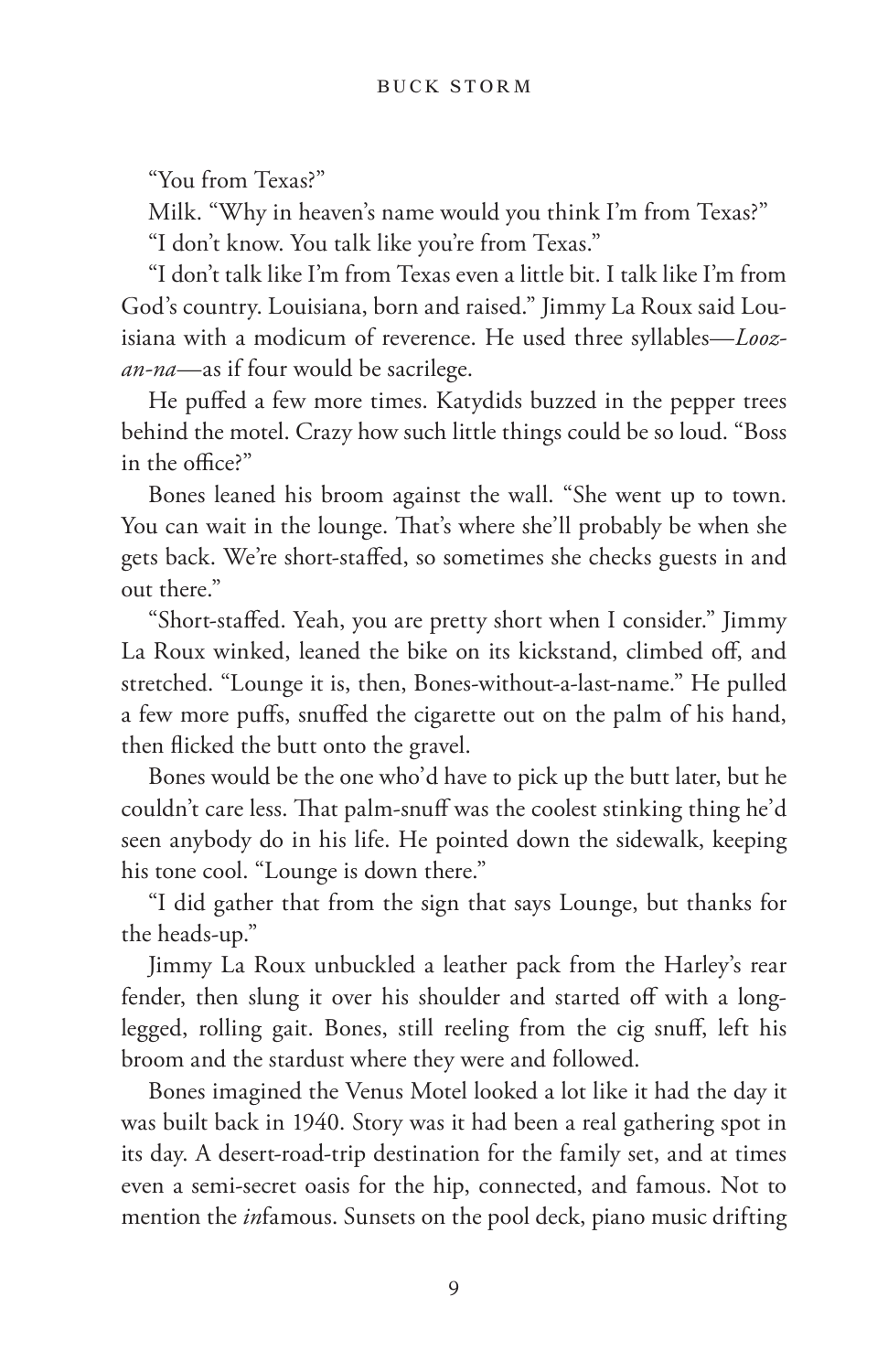out from the lounge. Rumor had it Sinatra himself had even graced the place.

The lounge especially looked the part. Long, low, and dim. Lots of dark wood. A bar took up half the wall to the right. Behind it, twinkle lights winked around a big mirror and several shelves of bottles, and behind the old-school cash register on the end closest to the door hung a bunch of signed photographs. Some black and white. Some grainy, over-saturated color. They were all autographed. Brigitte Bardot, Ernest Hemingway, Glenn Ford, Angie Dickinson, Dean Martin, Dennis Hopper, and maybe a dozen others. Bones had never actually counted them.

The kitchen door was at the other end of the bar, and across the room a dozen red-leather booths stretched along the wall. Tables took up space on the open floor, and at the far end of the room, an old baby grand piano sat on a low stage above a little dance floor.

Jimmy La Roux paused inside the door and took in the place. He nodded as if the lounge met his approval, then weaved his way through the tables to the stage. He lifted the piano keys' lid, ran his fingers over both black and white, then played a gentle chord.

"You play piano?" Bones said.

"It ain't a fluegelhorn."

"What's a fluegelhorn?"

"Who knows? But this old piano's a beaut."

"I don't know anything about it."

"Didn't ask if you did. I was telling."

The biker played a slow run on the low keys, then started a melody with his right hand on the higher ones.

"What's that?" Bones said.

The milky eye caught the light from the front window. "This, Bones-with-the-lousy-last-name, is what's known as the blues. You know what that is?"

"Yeah. Like Robert Johnson, right?"

The blue eye took him in with newfound appreciation. "You know Johnson's blues?"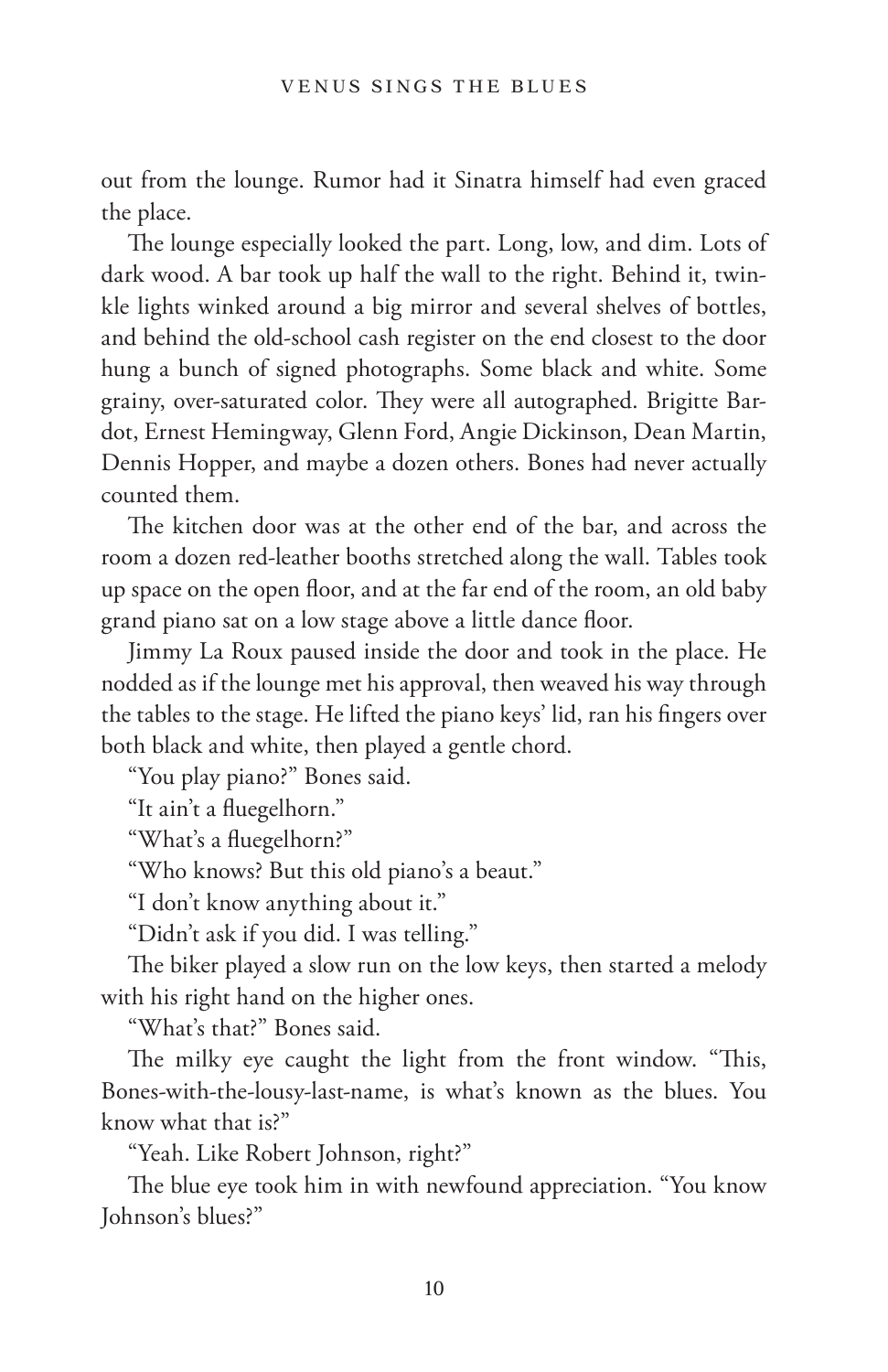"No, but I read a book about him."

"Hmm. Can't read about the blues. That's like reading about how a chocolate cake tastes. Or a good cigarette. Have a seat and open your ears. Here, listen to this."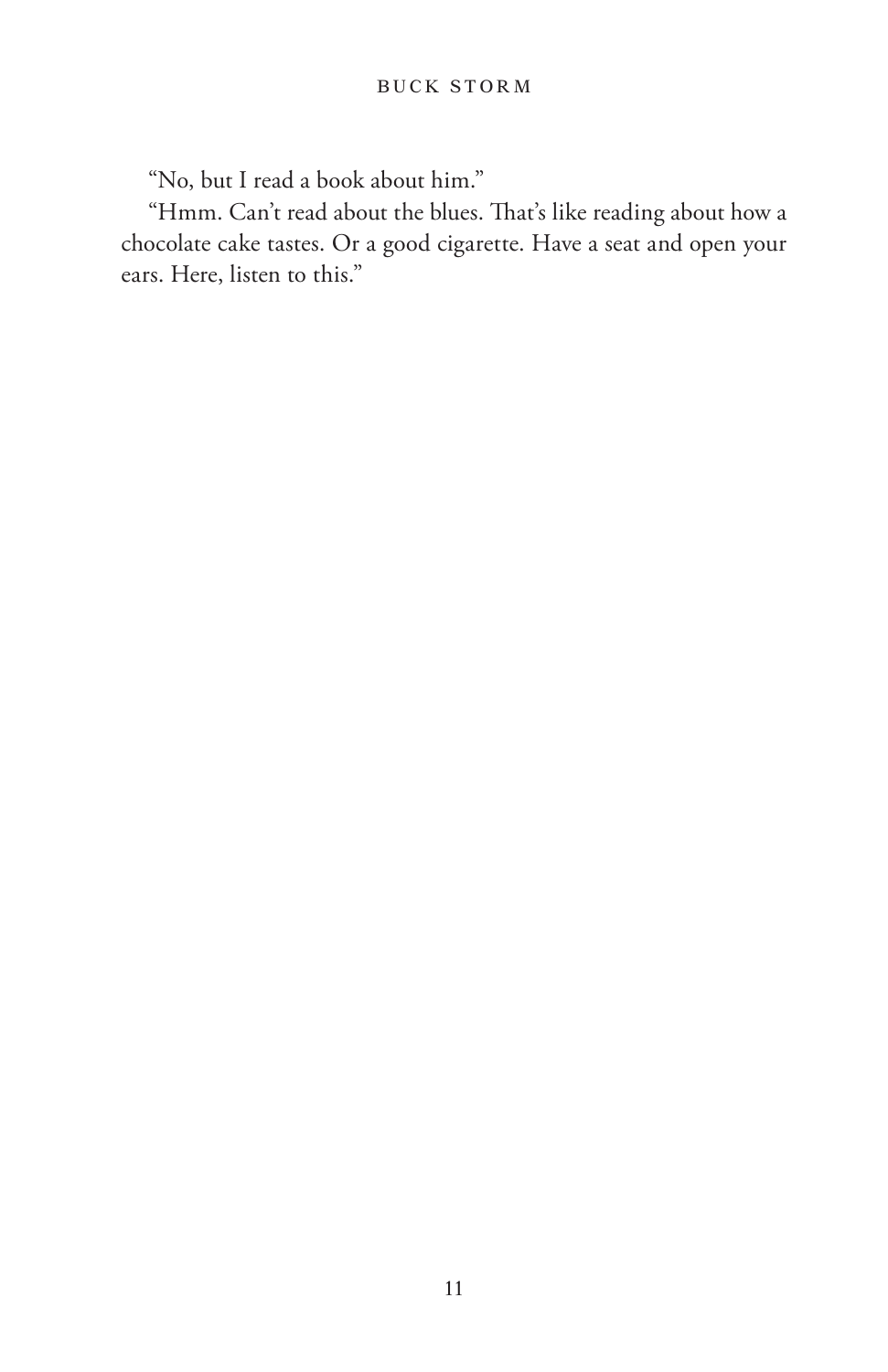## CHAPTER TWO

Calico Foster pushed her used-to-be-blue-but-had-sun-faded-todull-silver Ford Tempo up to its max speed of sixty and rolled down her window. If there was one universal and undisputed fact for those who've experienced it, it was that nothing on earth smells as good as the Arizona desert after a rain. A high-desert storm had rolled through this afternoon, and today was no exception. She breathed deep and let the creosote-saturated wind cool her skin and whip her hair. Most days she was impatient to get back to the motel after a trip into Paradise, but today she wished the commute was longer.

She slowed as she neared the Venus, rolling into the parking lot without using her turn signal—no one out here to warn anyway—and pulled to a stop in front of her apartment on the other side of the office from the lounge. A broom leaned against the wall, but no Bones, of course. Keeping that kid on task was like trying to wrangle an entire herd of cats. She mentally cursed him.

She climbed out and looked west over the wide desert basin. She didn't have a choice. In her experience, the desert didn't ask or suggest; it demanded. Especially this valley. There was a sense of permanence here. Ancient and unchanging. It was perfect. Baptized by wind and sun, washed clean by Mexican moonlight and Gulf storms. She'd never in her life seen anything so beautiful.

Not that she was a stranger to the landscape. She'd spent her life in Arizona, much of it helping out with her father's motel and bar and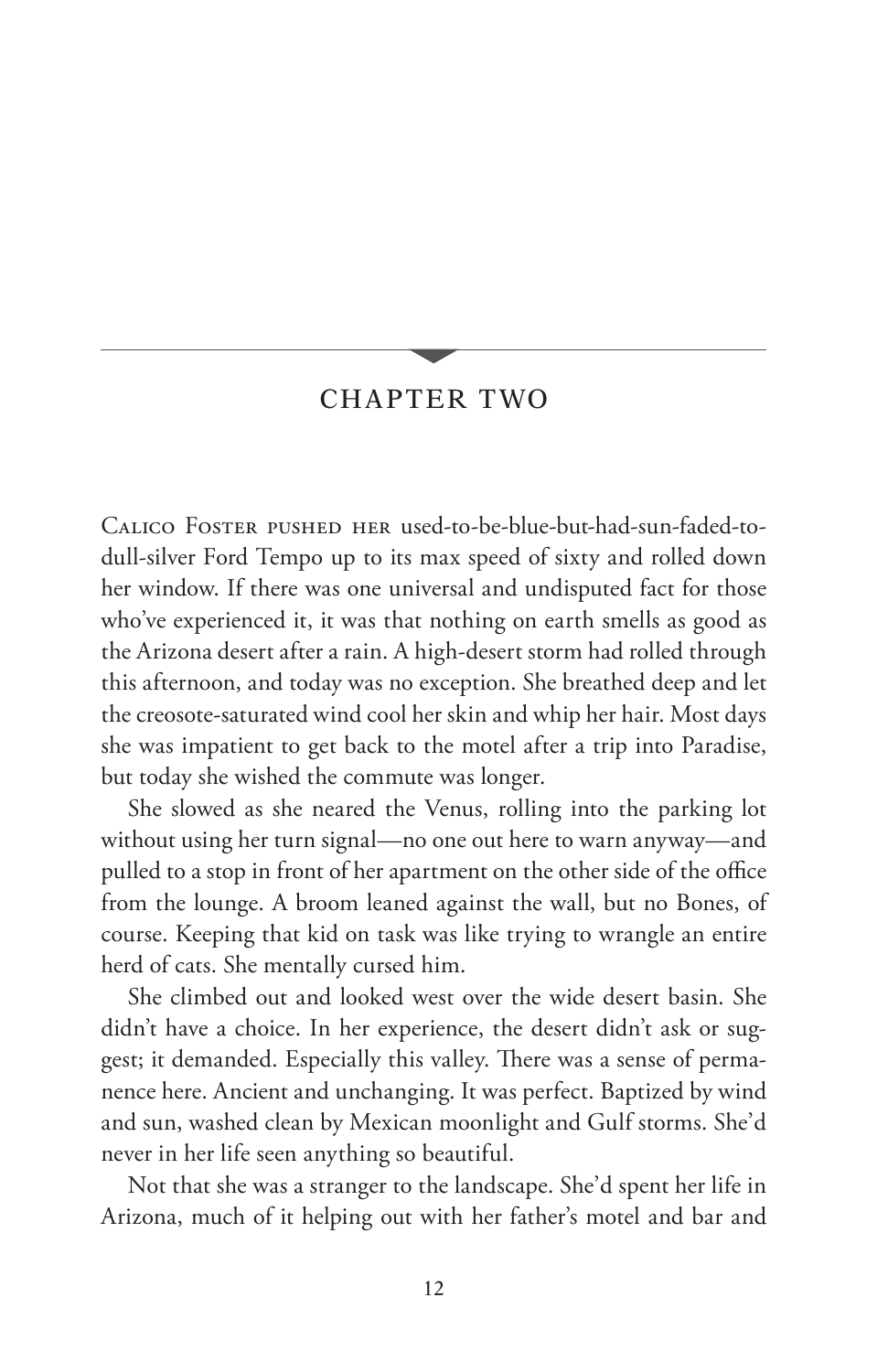#### BUCK STORM

then running it altogether after he passed. Bob's Place over in One Horse, a tiny crossroads of a town that lived up to its name. But all that seemed like a shadow life now. The dream-reality before her brother disappeared and Detective Early Pines crashed into her world. And then the road trip that changed everything.

Somewhere along the way Pines had become permanent. And so had the Venus. With the money from selling Bob's along with an I'msorry-for-my-peccadillo check from her brother, she'd been able to purchase the Venus.

She'd been here for only a little more than a year, but this was home now. The minute she saw the place she knew she'd never leave. She loved the mountains, the valley, the endless sky. And she loved the motel. The place had history, and now she was becoming part of it. It had its ups and downs throughout the decades—at times a prestigious hideaway, other times a roadside dive—but the towering forty-foot Lady Venus sign fronting the highway never failed to offer her sadeyed, neon smile to the weary traveler.

Calico opened her trunk, then filled her arms to overflowing with supplies and headed for the lounge. A Harley Davidson that hadn't been there when she left leaned on its stand. Hopefully owned by someone who wanted a room.

The lounge door creaked when she pushed it open, slanting sunlight stretching her shadow the length of the room. Juan—mustachioed, black hair slicked, his guayabera crisp and white as always—was wiping down the bar. Bones sat on a barstool drinking what was no doubt a root beer, his favorite. The news was on the TV up in the corner, but the volume was turned down. To Calico's surprise it had been replaced by piano music coming from the darkened stage. Her eyes, adjusting from sun to sudden shadow, could barely make out the form of a man.

"Those sidewalks sweeping themselves out there, Bones?" she said.

"I'm taking a break."

"So I see. More supplies in the car."

"Okay."

"In case you don't know, by that I mean go and get them *out* of the car."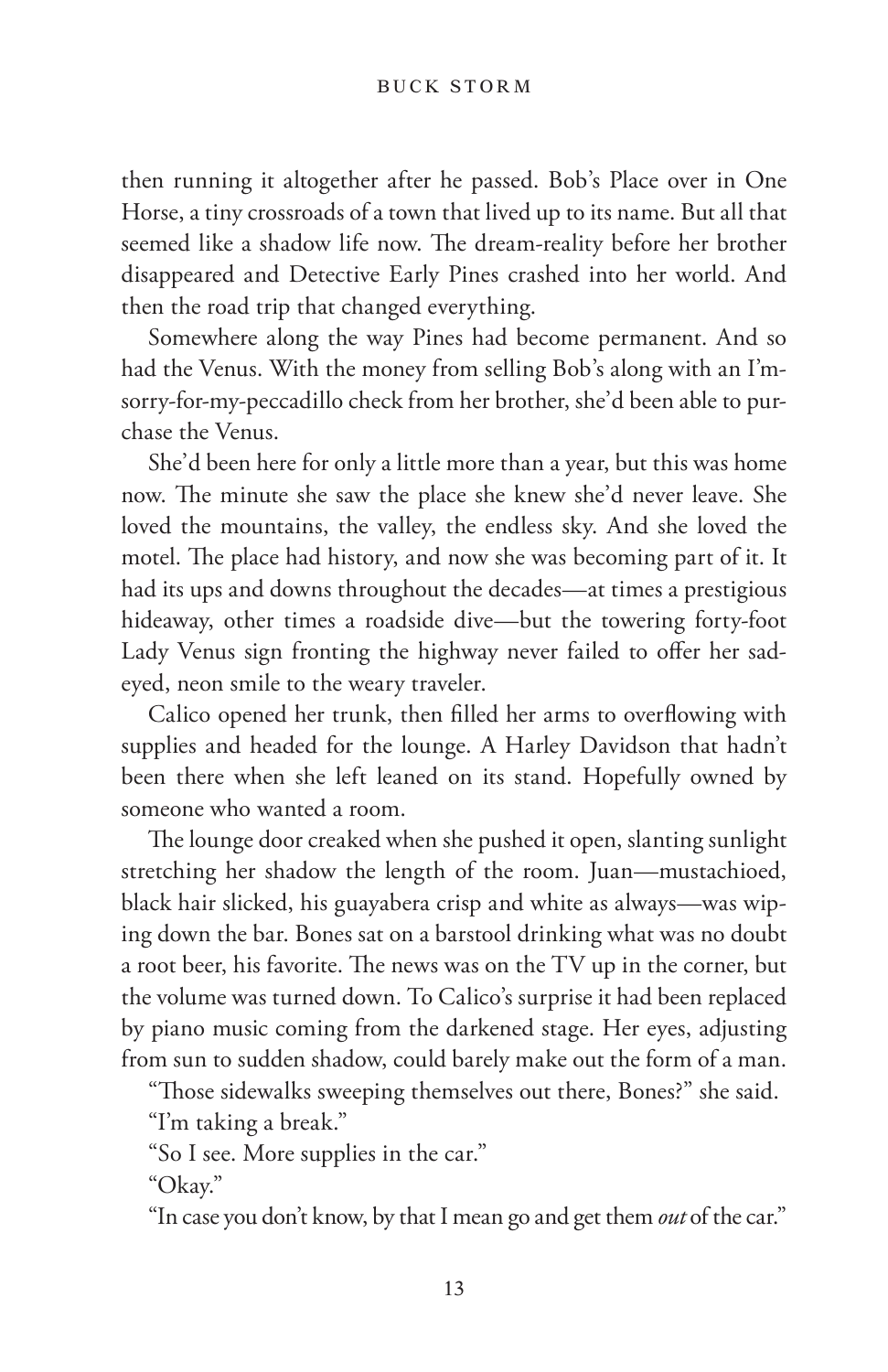"Yeah, I picked up on that."

Calico joined Juan behind the bar, set two bags of cleaning supplies on the counter, and then poured herself a cup of coffee. "Who's the Liberace?"

Juan's mouth turned down as he gave an I-don't-know shrug. "I just got here a few minutes ago. He was already up there. Says he's waiting for you. All I know is he likes his coffee black."

"He's got a cool Harley," Bones said. "It's parked outside."

"I saw that."

Calico flipped a switch on the wall, and a handful of stage lights came to life. The man looked up. Something was wrong with one of his eyes. And although his rough appearance definitely fit the Harley outside, it seemed at odds with the soft tune coming from the piano.

He smiled a little, eyes going back to the keys. "Well, well, ladies and gentlemen. Let there be light." His voice was low, resonant, and dripping bayou swamp water. Boots as worn as his jeans. Faded black T-shirt. He looked like he was made out of jerky and cigarette smoke and four-letter words.

"You sound pretty good over there," Calico said.

"It ain't hard. It's a nice piano."

"And that's your Harley out there?"

"If it ain't, some hombre back down the road must be plenty mad."

"How are you doing on coffee?"

"I could use a top off, thanks."

"Bones. The supplies. Then finish sweeping," Calico said. She grabbed the coffeepot from the warmer and headed for the biker, then after glancing at Bones, stopped short. "How long are you planning this break to last, exactly?"

Bones lifted the root beer and eyed it. "I'm almost done."

Calico crossed the room and poured.

The man blew over the rim, then took a sip. "I take it you'd be Calico Foster, owner of this establishment?"

"I've been Calico Foster for as long as I can remember and owner of the Venus for a little over a year."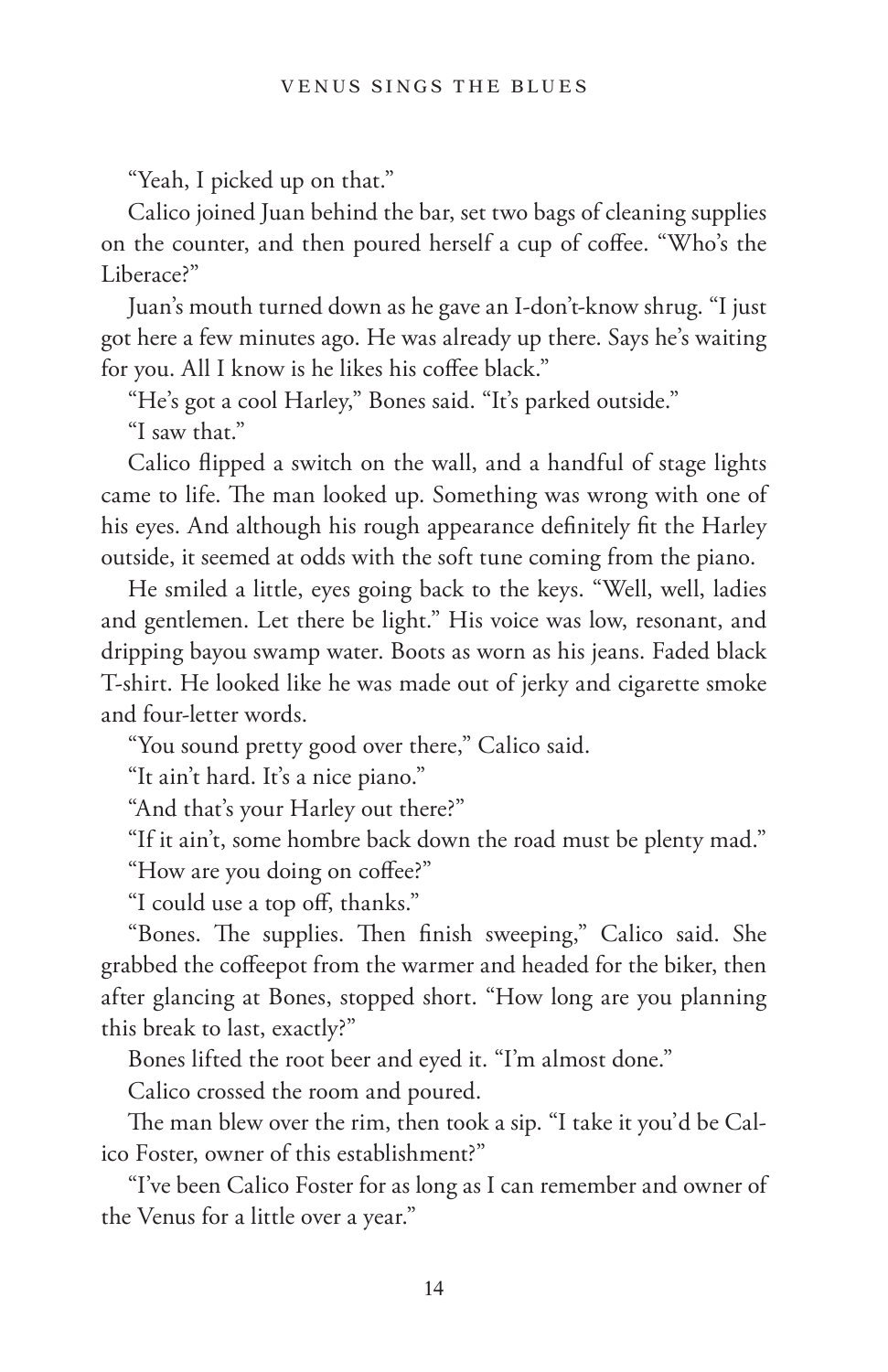He held out a calloused hand. "I'm Jimmy La Roux."

She shook it. "Nice to meet you."

"By the look on your face, my name doesn't strike a chord. Am I right?"

"Should it?"

"Probably not. But I been through this way a time or three. Done some hours on this very bench."

"You've played here?"

"Something about that lady out on the highway always seems to call me back. You got anybody working currently?"

"As a piano player, you mean? No. Honestly, I haven't even thought about it."

"How about it?"

"Are you talking about a job?"

"Why not? I got nowhere to be for a couple a weeks."

"How about because I can't afford a piano player, for one?"

"How do you know? We haven't even talked money yet."

"You see those supplies I just brought in? I could hardly afford those. We're not exactly the Hilton."

"Don't say that like it's a bad thing. You're the Venus, and it don't get much better than the Venus."

"Trust me, flattery won't get you the job."

"No flattery. Just the truth."

"We could use some music," Juan said. "It's getting too quiet around here. And I'm tired of the same old, same old on the radio."

"Uh-huh. And are you offering to pay him out of your check?" Calico said.

Jimmy poked a single note. "Things really that tight?"

"New place in up town," Juan said. "Big money. Hotel and lounge. Kind of place the tourists up from Phoenix and Tucson like."

"One of them cookie-cutter deals?"

"No," Calico said. "They did it right. Renovated an old downtown building. I can't imagine what it cost. It's nice, actually."

"Tell you what. What if nothing comes out of your pocket? I'll play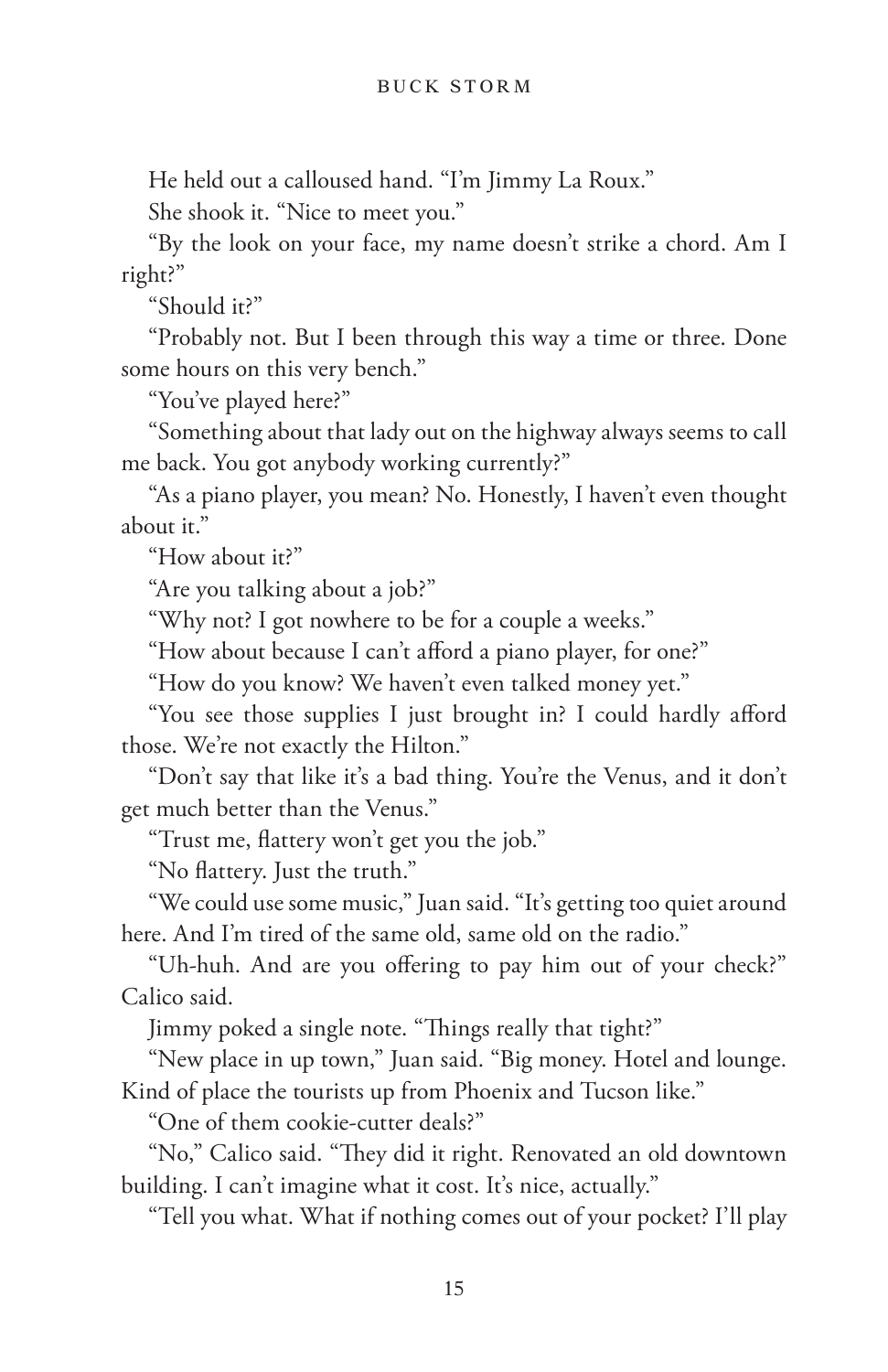for tips. Been my experience that some good music brings folks in. Maybe you can make a dent in the competition's business."

"Boss, you're not gonna get a better deal than that," Juan said.

"It's a nice piano," Jimmy added. "Still in tune. Deserves to get played a little."

"I don't know anything about pianos," Calico said.

"Take my word for it."

"Look. I don't even know you. No offense."

"Come on. Let him play," Juan said. "It sounds good."

Jimmy stopped playing and leaned his elbows on the piano lid. "Listen, Calico Foster. I don't bite often, and when I do it ain't very hard. Tips ain't gonna cost you nothing, and like I said, I got a couple a weeks to kill."

"I don't like not paying somebody to work. It doesn't feel right."

"They do say the best things in life are free. Tell you what. You can cover my room if it'll make you feel better."

"That might make me feel worse."

"Won't know till you try."

"You're a real salesman."

"That's absolutely not true. I'm probably the worst salesman you'll ever meet."

"Do you actually play the piano for a living?"

"On my good days. You want a resume?"

"You don't look like a musician."

"What about those ZZ Top dudes?" Juan said. "They're musicians." Juan had a point. "I mean you don't look like a lounge piano player."

Jimmy smiled a little and shuffled through a jazz lick. He *was* good. Maybe not Thelonious Monk good, but the guy was certainly no

slouch. "No? What's a piano man supposed to look like?"

"I don't know. Piano-y."

"Like what? Nat King Cole?"

"Thelonious Monk was more in my mind."

"You know Monk?"

"My dad had a big record collection. He loved jazz."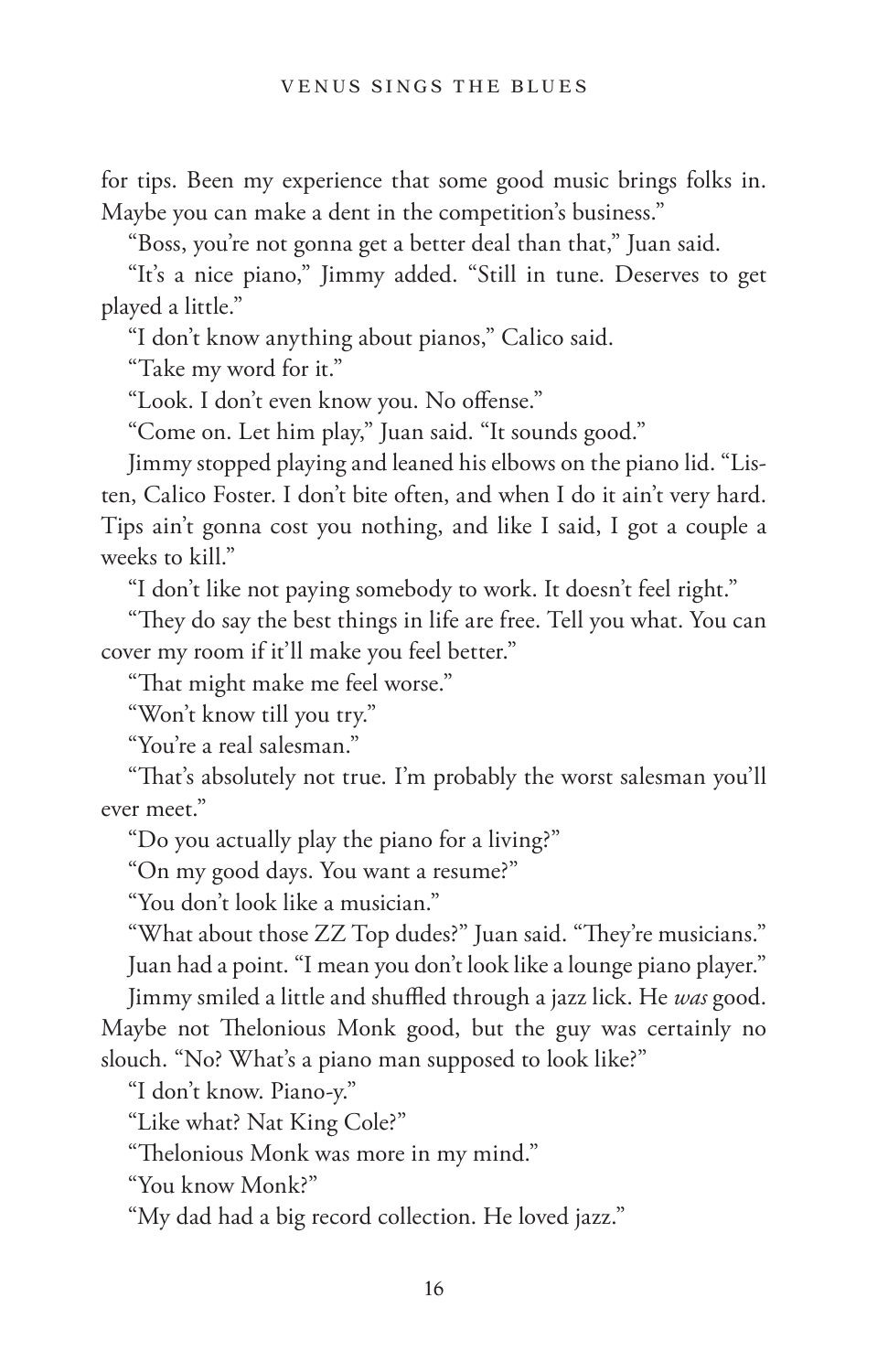"Monk always wore a hat. I'm not much of a hat man."

"You know what I mean."

"I'll get the job done. You don't like it or it don't work out for some reason, I'll leave anytime, no questions asked." He leaned back, looked around the room. "Man, this place has always had a vibe, you know? Ain't no place up in town ever gonna have a vibe like this. So what do you say?"

"Say yes," Juan said.

"Oh fine. But I take you at your word. If it doesn't work, I'll let you know and off you go down the road. I've done this a long time, and you'll find I'm not the roll-over type, even if I am a woman."

"I can already tell that."

"Also, my fiancé is a local police detective. A huge and very protective one."

"That's very true," Juan said. "Guy's an animal."

Jimmy smiled again and nodded. "Warning received. Sounds like I got the gig, then."

"On a trial basis." She couldn't let him forget that part.

"Trial basis and the boyfriend's a cop. Received and understood."

"Fiancé." She turned and walked back to the bar. "Let's see if you do actually get some people to come out."

"We have ourselves an agreement. Now, you're the boss. What do you want to hear?"

"We'll most likely get a handful for dinner later. No point playing to an empty room right now."

"Ain't empty. You're here. Your man over there is here."

"Juan," Juan called. "Juan Rojas."

"See? Juan's here. Bones with the hateful last name is here." Jimmy pressed a key, the note drifting up like smoke. "I'm here. Not to mention a place like the Venus has enough haunts and memories to constitute a packed house without us."

He started in on a song, slow and moody. Only lower notes at first, then bringing in more of the higher keys one or two at a time.

"You're a blues man," Calico said.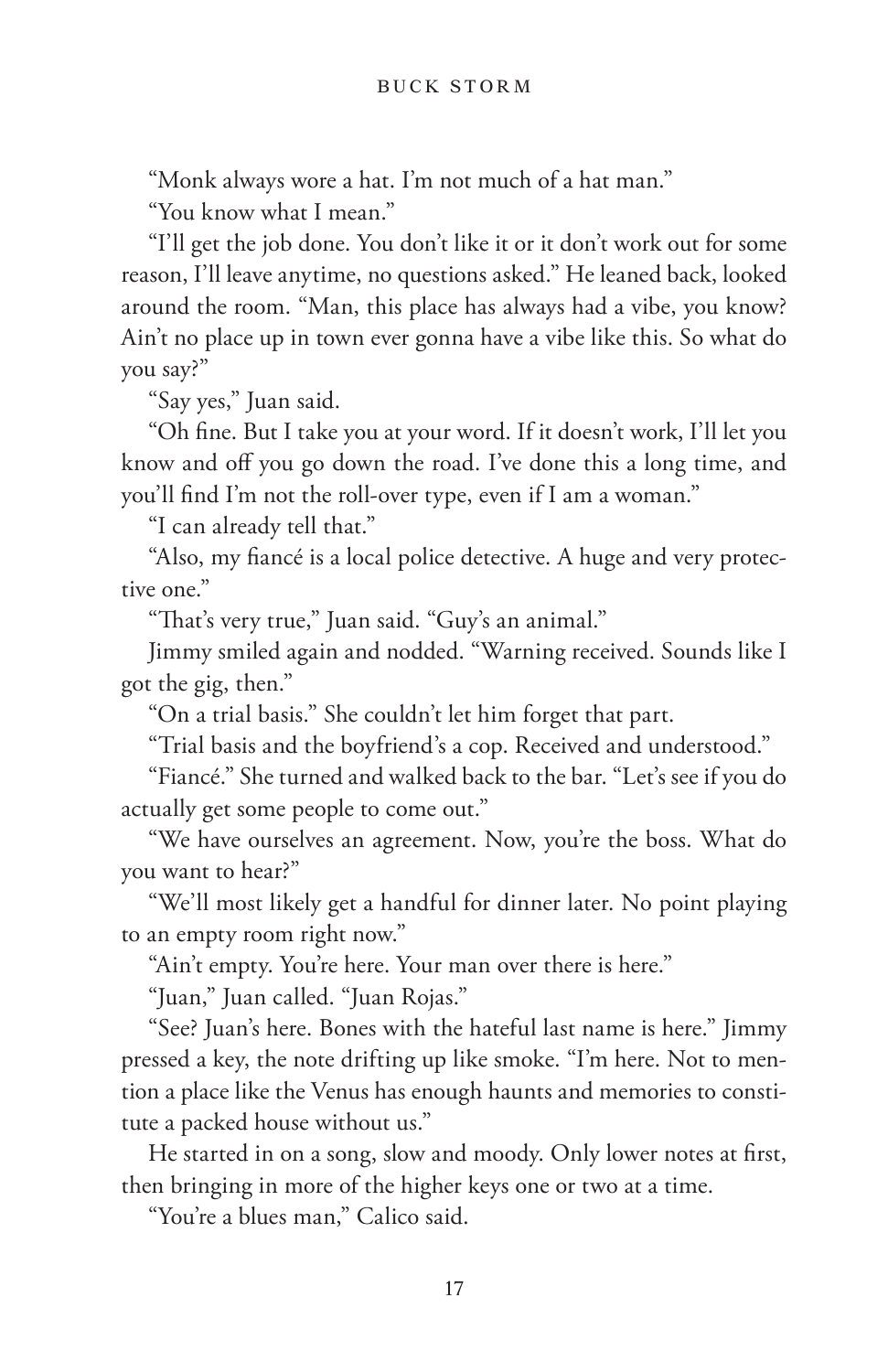Jimmy kept playing with his left hand. With his right he picked up his coffee cup, sipped, then set it back down. "Most days. But I got my sunny moments."

"I'll throw in a room," Calico said. "It's not like we have a shortage at the moment. But no smoking, and don't put the bike inside."

"He's housebroke. Probably a whole lot more than me."

"No bikes in the rooms."

"I can live with that."

Jimmy's bad eye gleamed in the light, and he started in on a song in earnest.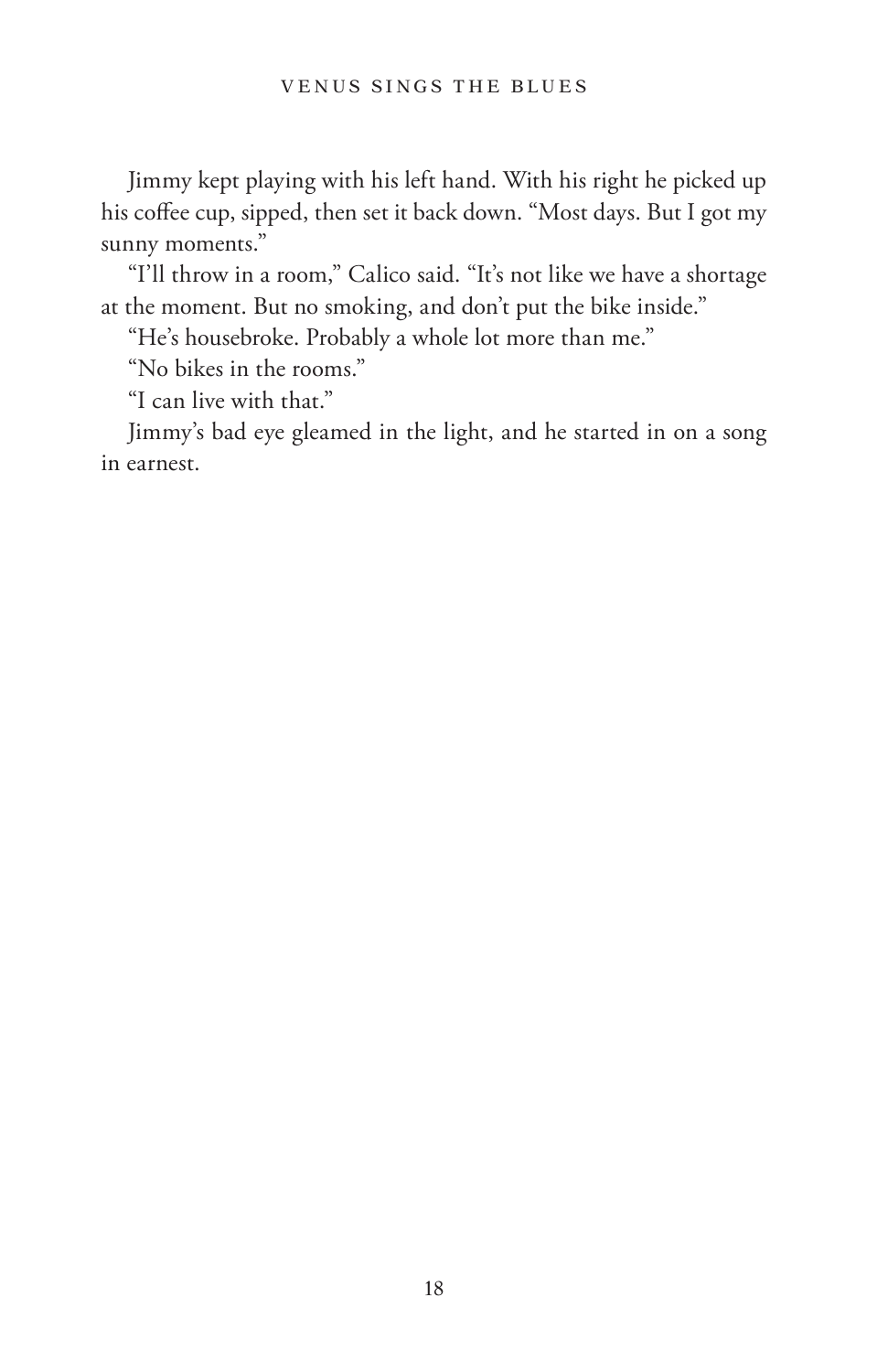## CHAPTER THREE

Bones sipped his second root beer. This was no problem, because after the first one he'd gone invisible. He could sit here for hours, and no one would ever notice.

Most people didn't know invisibility was a practiced skill. It took time and patience. For Bones, it all started at a ranch owned by one of his dad's poker buddies, watching the two men split a bottle of rye whiskey and take potshots at prairie dogs with a .22 pistol.

The whole thing had made Bones a little sick. His dad must have picked up on this, because at one point he'd passed Bones the gun. When Bones refused to shoot, the man had beaten him hard enough his ears rang. He could still see the blood from his nose pooling in the dirt beneath him, feel the rough earth against his body while his dad sucked in a hard breath above him. One last kick, then, "Listen to me, kid. You can either be a prairie dog in this life or you can be the guy with the gun. What you feel like now? That's prairie dog, you hear me? I hope you learned a lesson today. And you're welcome."

Bones *had* learned a lesson. Maybe not the one his dad intended to teach but one he'd never forgotten. *Never ever poke your head out of a hole when the other guys have .22s and pointy-toed boots.*

A second unexpected and vastly more important lesson had come to him several weeks later. That particular part of the rancher's pasture had collapsed into a useless pit from all the unseen digging, and it came to him then with a rush. Live rounds flying or not, invisible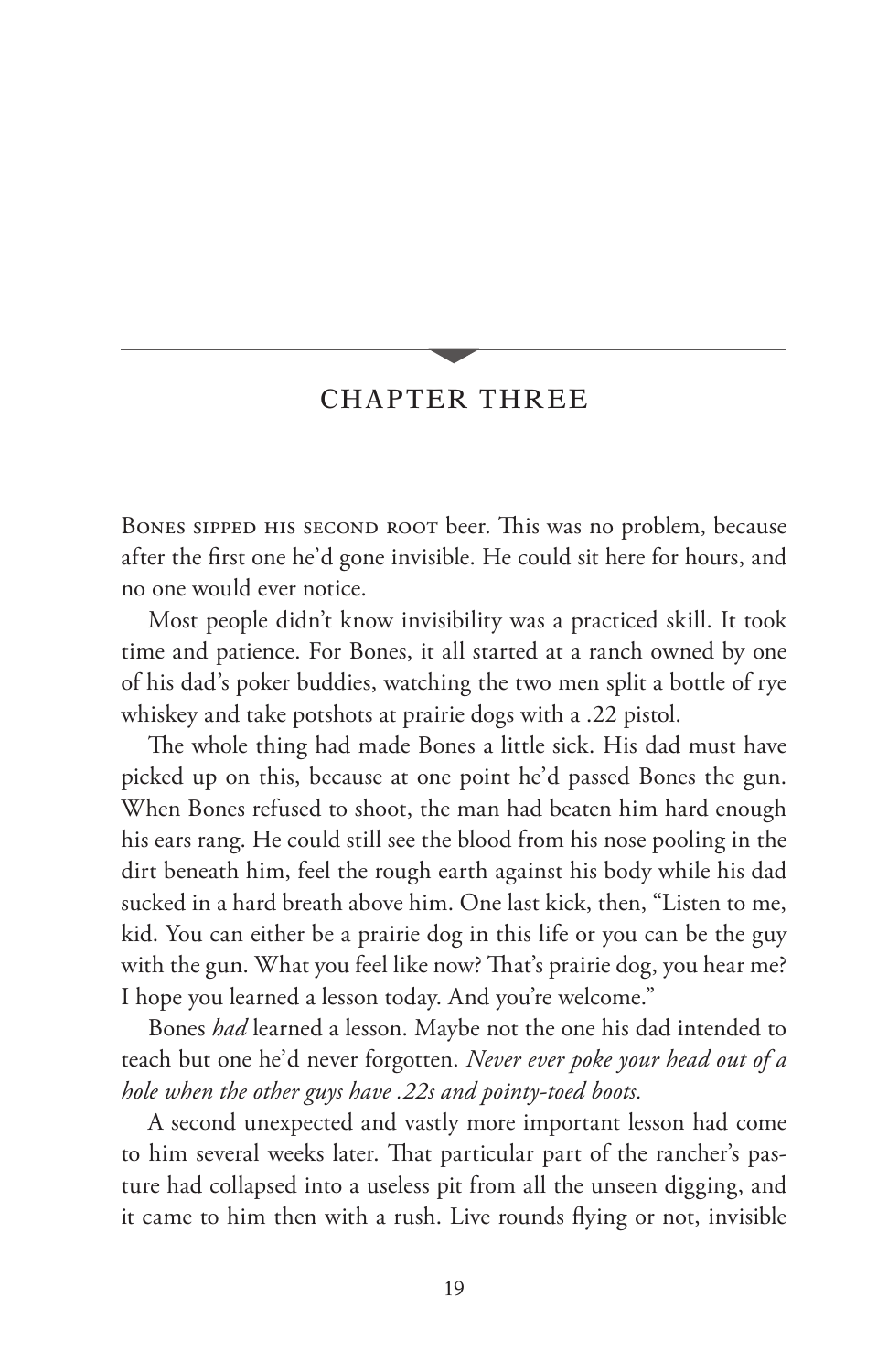ones weren't without power. In fact, maybe being invisible could get you further than pistols or muscle. So Bones had practiced keeping his head down, becoming an expert in the art of anonymity. Even at school. It wasn't hard. He was small for his age. Nondescript. It was easy to simply become background static. White noise. And once he'd mastered the skill, he'd caved in a few pastures of his own.

Jimmy La Roux fascinated him. Bones had a feeling about the guy, and when he had a feeling, he paid attention. Then again, if he was honest with himself, he'd have to admit maybe he simply felt like spying. Maybe he was bored. It definitely wouldn't be the first time.

Either way, he went invisible so he could stick around the lounge. Stardust could wait. Supplies could wait. Calico could wait.

Jimmy stopped his song long enough to lean down and pull a dented and tarnished rectangular metal box from his pack. He set it on the piano.

"That's quite a tip jar," Calico said from behind the bar.

"This thing? Nah. It ain't for tips."

"What is it, then?"

Jimmy smiled. "What's it look like?"

"An old metal box."

"You got it."

"If it's not for tips, what's it for?"

"I pull it out from time to time. This here just might put a dent in that competition of yours up in town."

"I thought that's what your piano playing was for."

"Little music won't hurt, but between you and me and the lamppost, there's always another good player right down the street. This old box of mine'll get the pedal to the floor a little quicker."

"I don't get it."

"Come on over and let me show you something."

Calico joined him.

Jimmy pushed his empty coffee cup toward her. "Here. Put this in the box."

"Why?"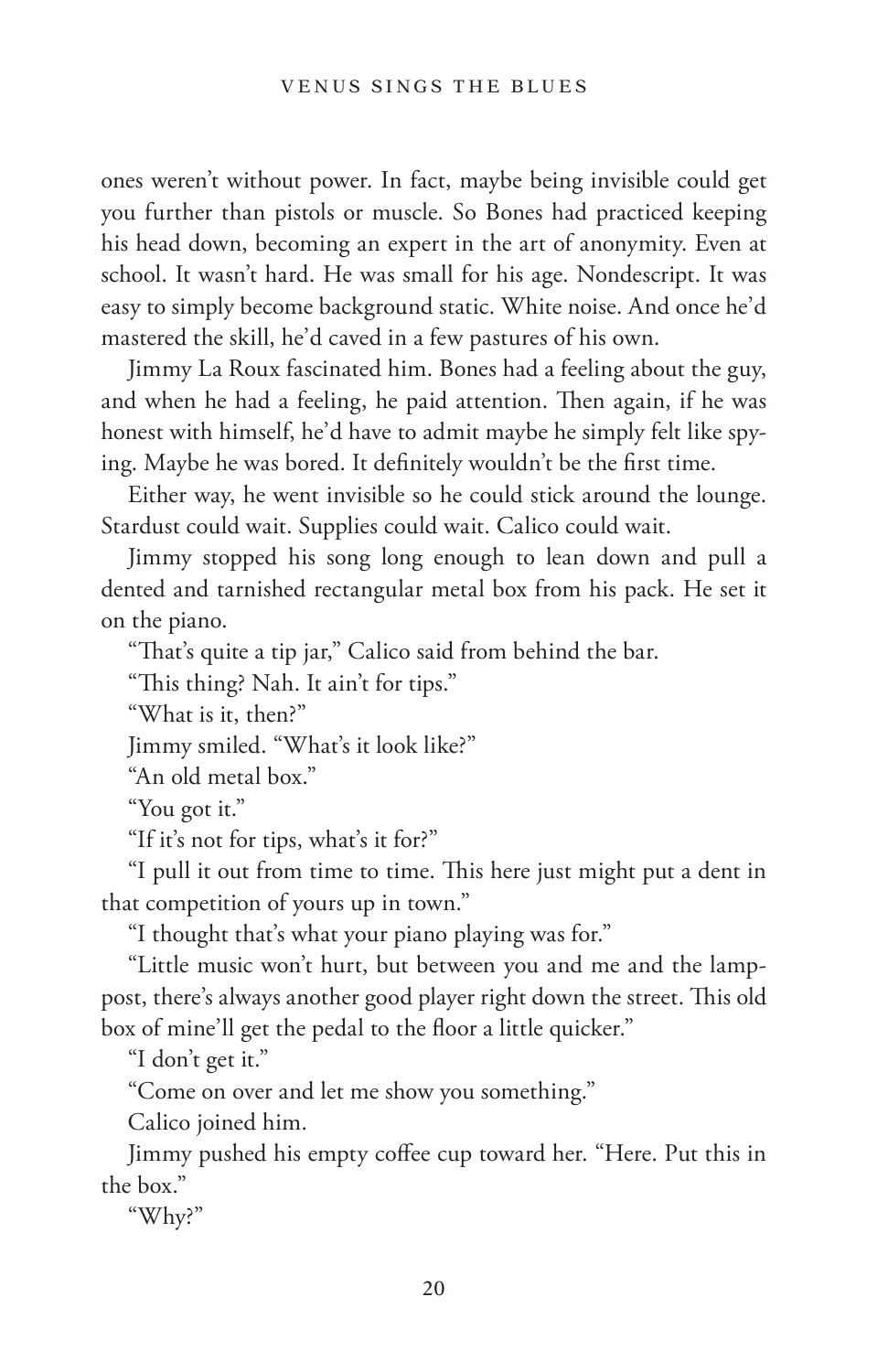"Just do it. It ain't gonna explode. It's an old box, not a grenade."

Calico lifted the lid, studied the inside of the box for a second, then put the cup in.

"Good. Now close 'er up."

She did.

"Now open it."

She did. Then stared. "It's gone."

"Gone like it was never there in the first place," Jimmy said.

"You have a magic box?"

"Nope. No such thing as a magic box."

"You know what I mean. A trick box, or whatever they're called. So what's next? You make the cup come back? Or it appears someplace else?"

"Nope. It's done. Something goes into the box, it's gone for good. End of story."

"That's it?"

"That's it."

"A trick box will bring people into my lounge?"

"You'd be surprised."

"My uncle used to pull coins from our ears. I hate to burst your bubble, but I don't think a box with a fake bottom will impress anybody all that much."

"That's all right. Only thing on the line is my tips, right?"

"I suppose that's true. But I'd like to think this place has a little class, you know? Mystique. It has history. A lot of famous people used to come out here." She pointed to the photos behind the bar. "I'm not sure I want to be the owner who brought in cheap tricks for kids."

"Making something disappear forever is cheap?"

"Yes, it is. Again, no offense. Maybe you could stick to the piano. Plus you owe me a coffee cup."

"Second thoughts?"

"I'm a direct person, Jimmy. I don't want antics. I have a certain standard. Maybe it's only in my head, but there it is."

Jimmy nodded as he played. "Standards are important. Let me ask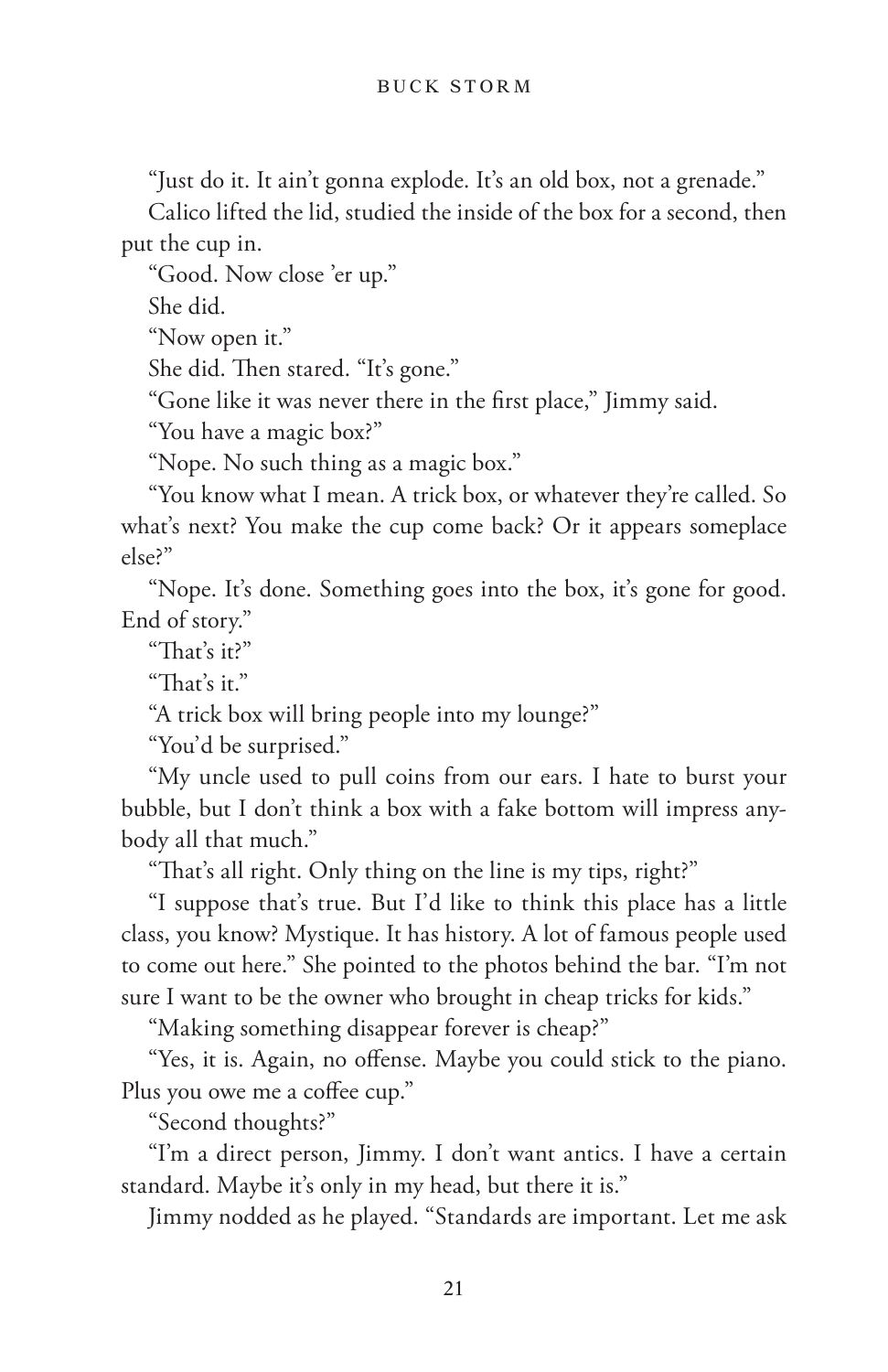you a question. If you could drop something in that box, anything at all, and then it would be gone from this world forever, what would it be?"

"I have no idea, and I think you're changing the subject."

"I'm not. The subject is the box. Anything. Think about it. Like it was never there."

"But it wouldn't really be gone. It would be wherever you put it. Like my uncle's quarters."

Jimmy stabbed a couple of blue-note jazz chords. "Where's the cup?" "Wherever you put it."

He stopped playing, and the milky eye came up. He pulled out a cig and stuck it on his lip. "I'll tell you what. Give me tonight. If the class meter goes down, the box goes away. Like you said, it'll be only a handful of people."

"No smoking inside, ever. One night. And you better be good." Jimmy winked the blue eye. "That's one thing I never promise."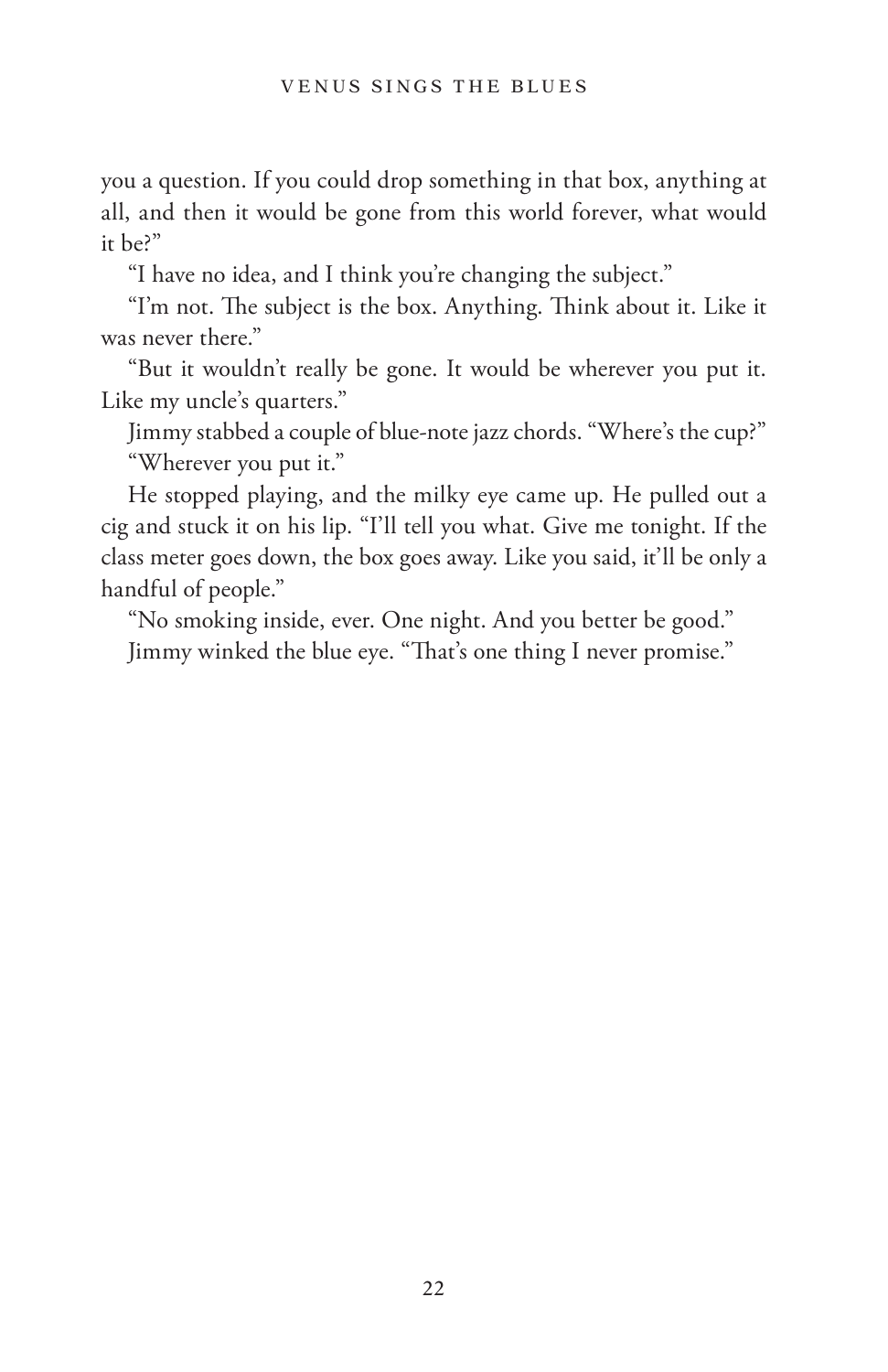## CHAPTER FOUR

"THE THING IS," DON SAID around an orange-lipped mouth full of Cheetos, "everybody wants a piece of you. It never ends."

Cozy looked up from her sudoku. He had NASCAR on the television, the volume too loud as usual. "What do you expect? It's a lot of money."

"Charity this, charity that. How about the *Don Jenkins* charity? How about that one? They act like I don't need the money myself." Don was sprawled on the couch in his boxers and a stained tank top. His toenails needed a trim. Or maybe a go-round with a power grinder.

Early evening sun poured in through the window as Cozy stirred a pot of tomato soup on the kitchen stove. She could see—and despite the TV hear—Don fine from there. The trailer had what the real estate lady called an open floor plan back when they bought it. Cozy remembered thinking how sophisticated that sounded at the time.

"I think you mean the Don and *Cozy* Jenkins charity," she said.

"Negative. Three people bought the ticket—me, myself, and I. My money. We've been over this."

"Yeah, we have been over it. You bought the ticket with marital funds. It's *ours*."

"So you keep saying, *chica*."

"What I keep saying is that the money's half mine."

"But it's not half yours because I bought the ticket."

"Google says different, Don."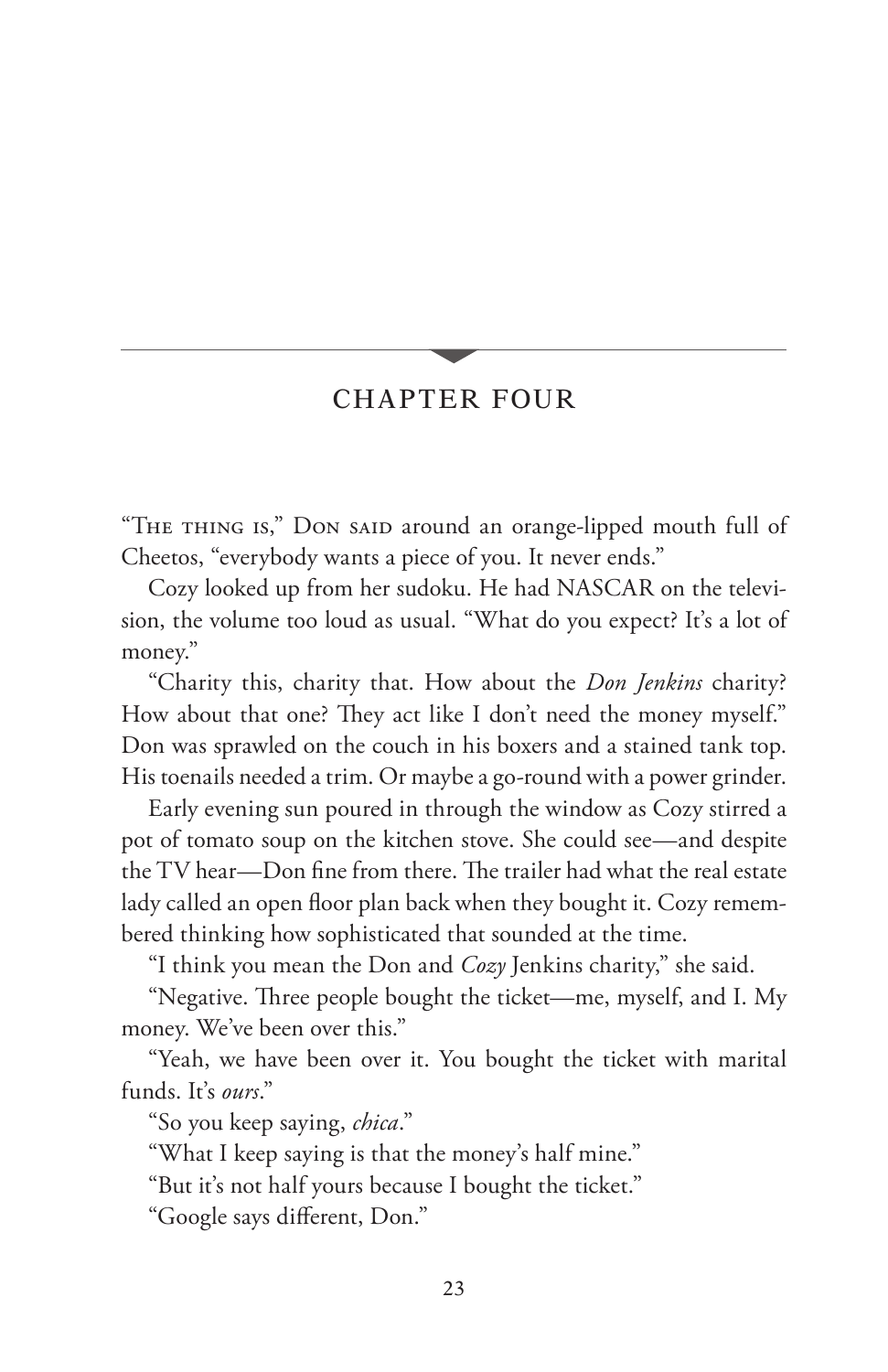"Google can kiss my sweet hind end."

"Like I said, it's an issue of marital funds."

Don tossed the Cheetos bag on the floor. "It's an issue of you starting to chap my hide. Any funds we have are *my* funds. I'm the only one working, as I recall. What do you even do all day?" He propped himself up on his elbows. "Hey, are you listening? Come pick up this Cheetos bag. You know I can't abide messes."

"Pick up your own bag."

He was getting mad. She could tell. Good. She picked up her sudoku from the counter, snapped her gum, and wrote a number in a box. "And by the way, I do tons of stuff."

"Tons of stuff, yeah. Name one thing."

"What do *you* do except go down to the Pick-a-Part and flirt with Tanya?"

"I'm working, not flirting. I got a business to run."

"Give me a break. You play with cars all day."

"Play with . . . Do you have any idea what goes into putting a stock car together? Not to mention a crew and a trailer and rig? No, you don't, because all you do is sing into the mirror and play that stupid crossword."

She put the sudoku down. "It's not crossword. And I think I do have an idea. I think I got myself a real good idea when we went through your sprint-car phase. I got an even better idea with that ridiculous monster truck of yours. Cars are *all* you ever talk about, so I think after ten years of being married to you, by now I'm practically an expert on all things that have a motor and suck money out of our pockets."

Don ran his fingers through his hair. It was thick when they'd met. Black and thick. Old-school rockabilly. Now it was thinning, and he was constantly rubbing his head like he thought that would bring the curls back. He scratched at his bare armpit. "I'm just saying six million won't go far. I'll need every thin dime of that."

"Six and a half million."

"Whatever."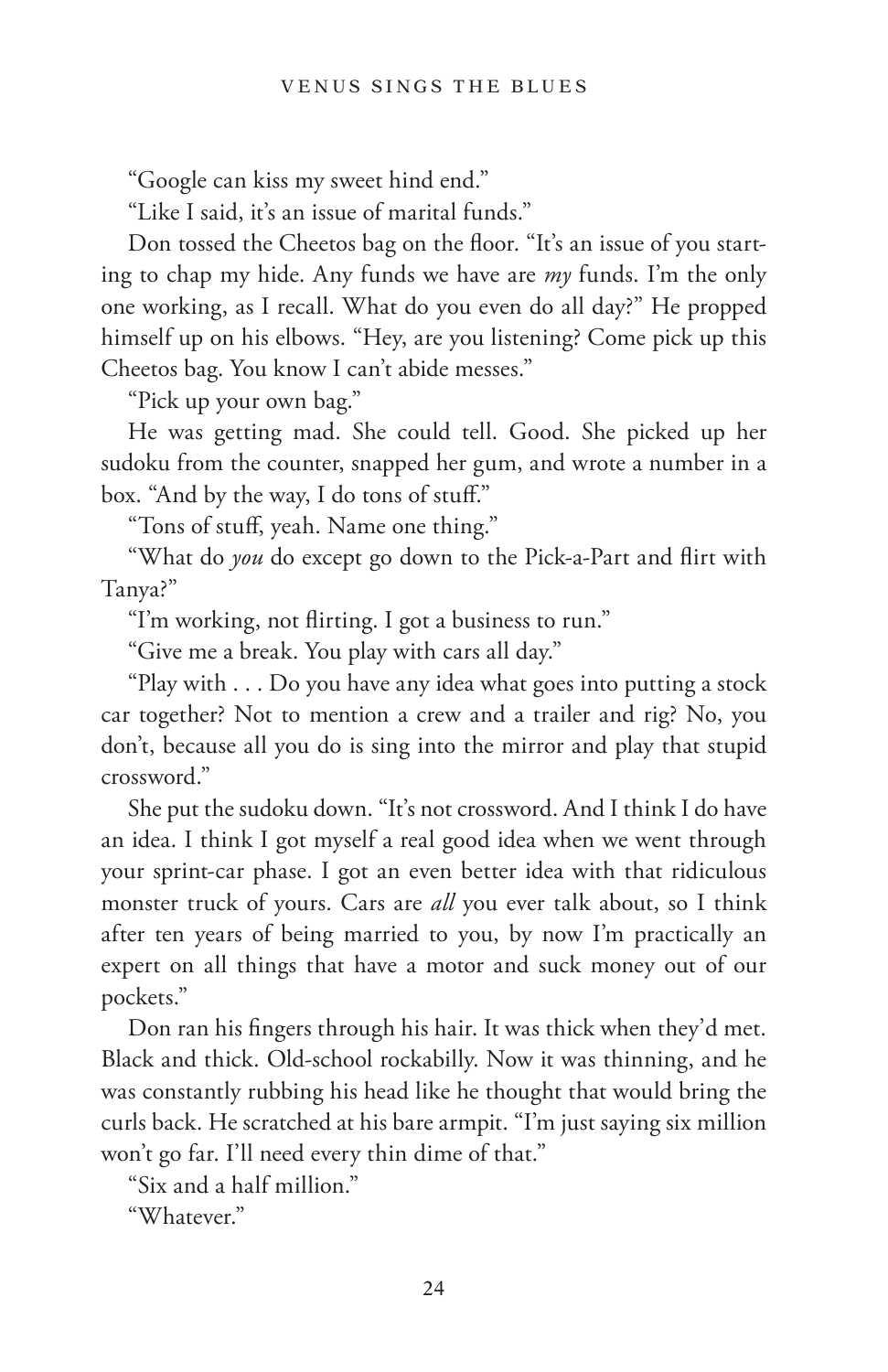"Which is really three and a quarter to you because half of it is mine."

He sighed. "Not in this life."

"Take it up with the internet."

He took a swig of Diet Pepsi—he'd decided he needed to watch his weight—and shook his head. "Let me ask you a question. What would someone like you even do with three million dollars?"

"I'll tell you exactly. First, I'd buy one of those houses across the road and get out of a stupid trailer for once in my life."

Don laughed. "Get out of a trailer? You? Cozy, you were born in a trailer, and you'll die in a trailer. And when you do they'll dig a huge hole and bury you in that trailer. That's one thing you can put down in ink."

"Say what you want. I'm getting my money."

He sat up. "Tell you what. When I win my first big race, maybe we'll talk about a house." His mad was fading, and he was getting that look in his eyes like he always did when he thought he'd come out on top. "Hey, did I tell you how hot you're looking today?"

"Gross."

He crunched a Cheeto, grinning as he chewed with his mouth open.

The soup was bubbling, so she turned off the burner. "Anyway, you already won *the* big one. You won the Mega. You don't need to win a race to buy a house."

"You get to tag along, so why are you whining?"

"I've been tagging along behind you for years. For what? I want my money, and I want my house."

"You don't like this trailer, maybe you should just leave. You thought about that?"

"Every minute of every day."

"Yeah, right." He licked at the orange spit collected in the corners of his mouth and laid back down on the couch again, his hand behind his head. "The money's going to the team, end of subject. Come on over here."

"Stop. Get a sponsor. That's what you did before."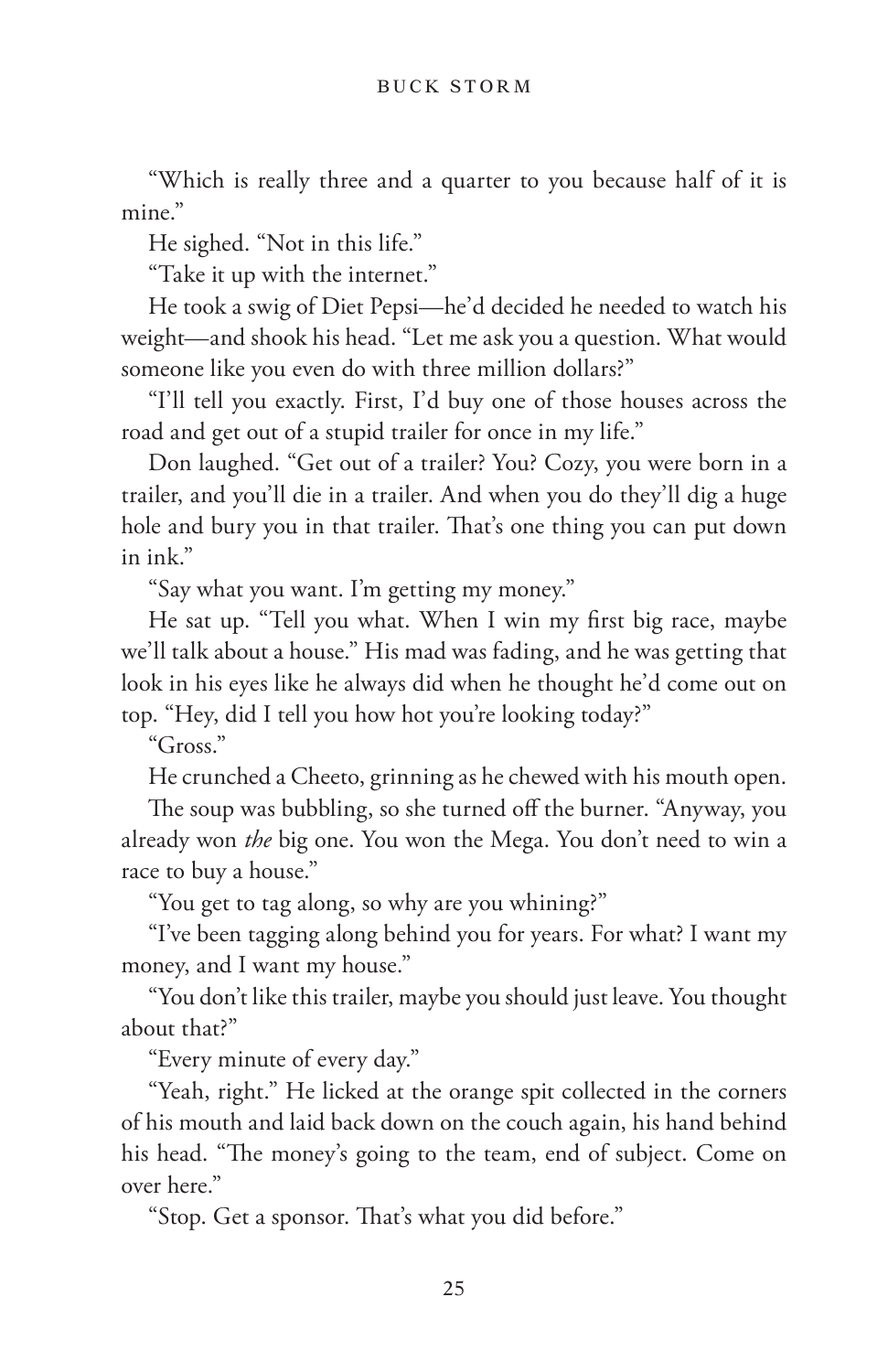"Yeah, for dirt-track stuff. But Bob's Texaco and Burger Heaven won't fund my way to the big leagues. Six and a half million won't even do that, but it's a start."

"Three and a quarter."

He looked at the TV and stuck three fingers in the waistband of his boxers. "We're not talking about this anymore. Once we get on the circuit, we'll be set for life."

"I have dreams too, Don."

He slapped his forehead, yelling at the television. "No! Take him on the inside! Ugh, what an idiot!"

"Did you hear me?"

"Yeah, I heard you."

"What did I say?"

"How should I know?"

"I said I have dreams too."

He still didn't look at her. "What dreams?"

"You know exactly what dreams."

"No, Cozy, I don't know what dreams because you talk constantly and never actually say anything. I swear, I can't keep any of your babbling straight. You gonna pick up that bag?"

"You know I want to sing. I'm gonna make a recording. They got a place down in Tucson that'll do it all for you. All you have to do is show up."

He crunched his Diet Pepsi can and then threw it in her direction. She picked it up and dropped it into the trash. She could take only so much mess. "Did you hear me, Don? Are you even listening?"

He looked at her now. "You want to sing into a microphone in Tucson. I heard. So what?"

"I could do it."

"You'd embarrass me, is what you'd do."

"It has nothing to do with you. You don't know anything about it."

"I got ears, don't I? I been listening to you howl for years. Trust me, Cozy, let it go. Get me another Pepsi."

"Get your own Pepsi."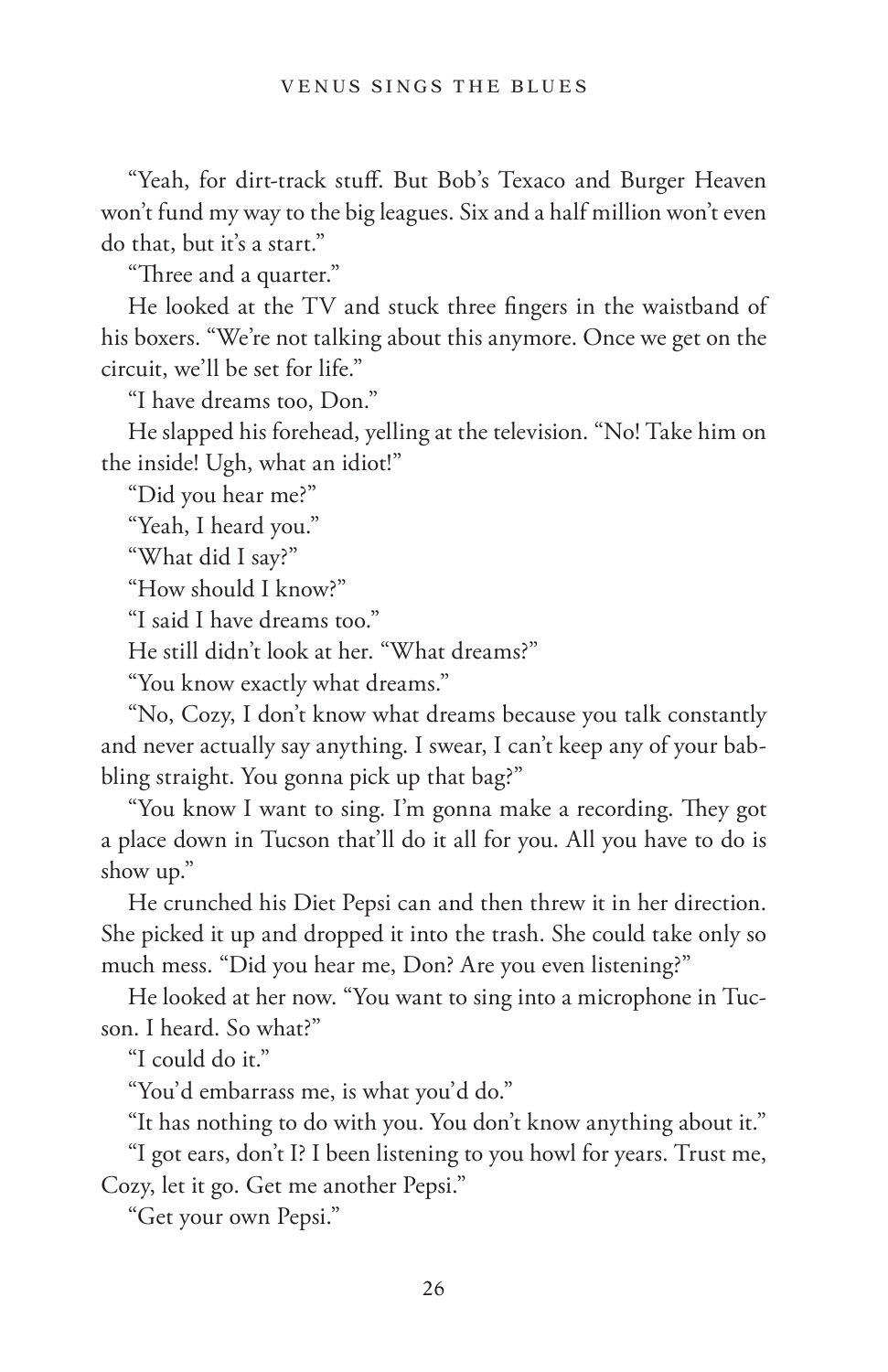"I'm serious. Don't make me tell you again."

"You know what you are? Emotionally abusive. That's what they call people like you."

"Uh-huh. What do they call ear abuse? Because if that was a crime, they'd lock you up and throw away the key."

"You grin like you just won some presidential debate when you really sound like a seventh grader making fun of a girl he has a crush on. You got a crush on me, Don?"

"Yeah, come over here."

Cozy picked up her sudoku.

Don was wiping Cheetos goop off his mouth with the hem of his shirt. "Girl, any crush I had on you died a slow death ten years ago. Where'd you hear about all that emotional abuse crap? On *Dr. Phil*?"

"Everybody's heard of emotional abuse. You do it all the time, and I'm sick of it."

"If you're abused, call the cops."

"I don't want the cops. I want three and a quarter million and a house across the street and a recording of me singing."

"I'm gonna win more than we've ever dreamed of."

"*We've* never dreamed that. You have. And you've been saying the same thing for the last decade."

"It takes money to make money. Haven't you ever heard that? Now I got me some money, so I'm gonna make a whole lot more."

"Yeah? Print it on a T-shirt."

"A better car, and nobody'll stop me. I'm unbeatable with the right car. Facts are facts. You can't argue with facts."

"Yeah, facts are facts. And the fact is, with your race record, you might as well flush that money down the toilet."

"I'll tell you what I'm *not* wasting money on. I'm not wasting it on some stucco McMansion so you can play rich girl. You might as well get that out of your head right now."

"And I'm not wasting money on a truck and trailer and stupid car so you can run around and lose races. So you get *that* out of *your* head."

"It's not your choice."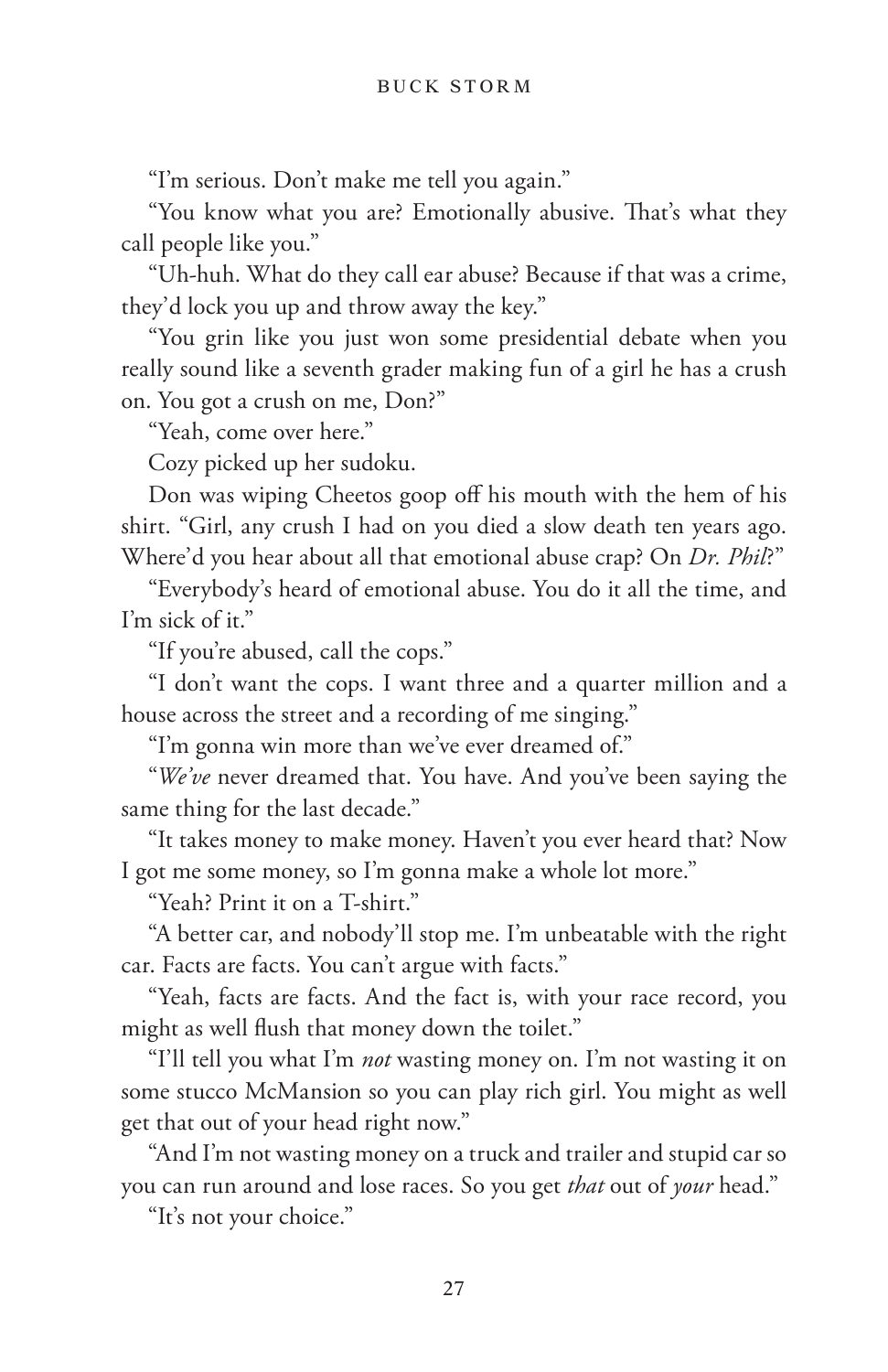She walked over, picked up the remote, and switched off the television. "I told you. Google says different. I'm serious about that."

They stared at each other, the clock on the kitchen stove banging railroad spikes.

"Give me the clicker, Cozy."

" $No$ "

"Give me the clicker."

" $No.$ "

"Give it to me."

" $N_0$ "

He grinned. "You know how I like it when you get mad. Come over here and sit down."

"Take me seriously, Don."

"I can't. Come here."

"I'd honestly rather die."

He was still grinning. "I hate you a little more all the time. Have I told you that?"

She tossed the remote onto his Cheetos-fingered chest and went back to her soup. "Only every day, Don. Only every day."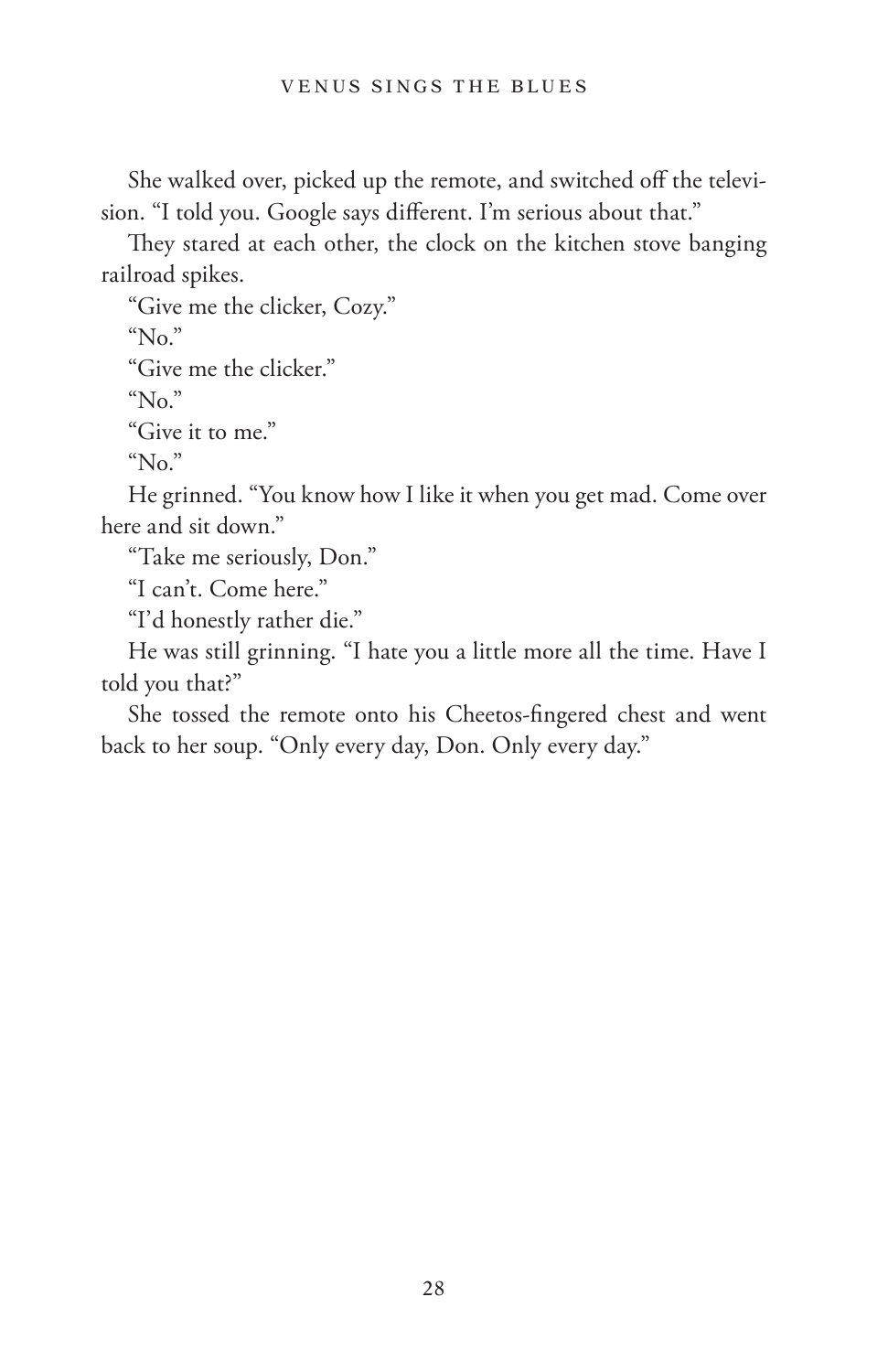## CHAPTER FIVE

Calico leaned against the lounge doorway and watched Bones sweep, little puffs of dust coming up from the broom. Maybe today he'd finish the job.

The kid was too smart for his own good, that was the problem. One of his problems, anyway. They seemed to be legion. He had the mouth to go with the brain too. At least he did when he talked at all. Dirty blond, shaggy hair. Holes in his Levi's, bony knees poking through. A Ramones T-shirt a size too small that looked like it hadn't been washed in . . . well, ever. How did a kid that age know about the Ramones? They were even before her time. He had clean clothes available—she'd seen to that—but he seemed to make a point of ignoring them.

"Hey," she called when he was almost to the far end of the walk. "Don't forget the pool."

He gave a thumbs-up without turning around.

He'd had a hard time. She should be gentler. And she *wanted* to be gentler. But every time she opened her mouth, the wrong thing seemed to come out. It was like a vicious cycle. The more frustrated she became with her own inadequacy, the more she seemed to point it at him, and that only fueled her feelings.

The nearly empty parking lot didn't help her mood. A newer-model Dodge pickup and a Land Rover sat parked outside the only two rooms with paying guests. The Dodge had some kind of state insignia on the side she hadn't noticed when it came in. The Land Rover looked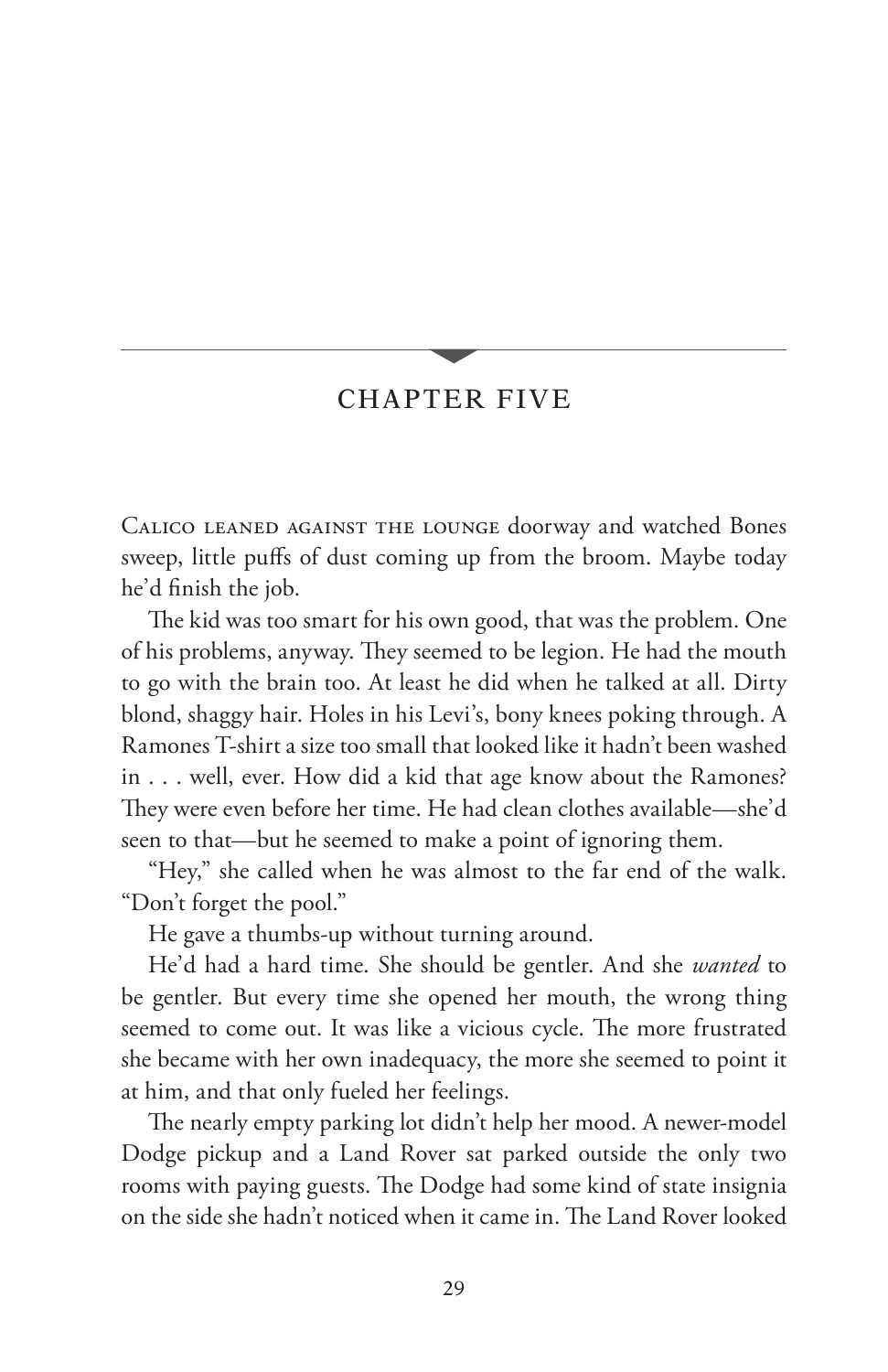like it had been beaten with bats, turned sideways, and rolled down a mountain. The couple it belonged to looked like the kind who wanted it that way. Road-less-traveled adventure types.

Both rooms would be empty by tomorrow morning.

Jimmy La Roux's Harley was acting housebroken in front of room fourteen. What had she been thinking yesterday? He played fine, but come on. The guy looked like a convict. Not at all what she dreamed for the Venus. And the weird box that made things disappear? It all sounded like the beginning of a real-life crime drama straight from Bizarro World.

On top of that, she'd been semi-bluffing when she mentioned having a fiancé for protection. Not that Pines didn't exist, or that he wasn't huge, or that he wasn't a police detective. His location at the moment was the problem. The department had loaned him out to some little town up in the mountains without a detective of their own. Someone was killing cattle up there, and he'd had his hands full with the case. He'd be there for at least several more days, but she didn't really know how long he'd need.

At least Jimmy hadn't done the box thing last night. She'd made up her mind to revisit the decision to let him be her motel's entertainment, but she had to admit she'd enjoyed the music. With only a handful of patrons, he'd played quietly, and no one had complained about the way he looked.

A couple more guests were scheduled to arrive within the next two days. One even wanted a room for an indefinite amount of time. But a few booked rooms here and there wouldn't even cover the electric bill.

It wasn't about losing the place. She'd paid cash for it, so at least no bank was breathing down her neck. But her savings were down to the bottom of the barrel. And anyway, business was business. Black meant good, red bad, and her books were starting to look like a page out of a King James Gospel. The lounge usually brought in a few ranchers for dinner or beers, occasionally a back-road wanderer or two, but nothing she could count on.

"Ride the horse as long as it's still walking," her dad had always said.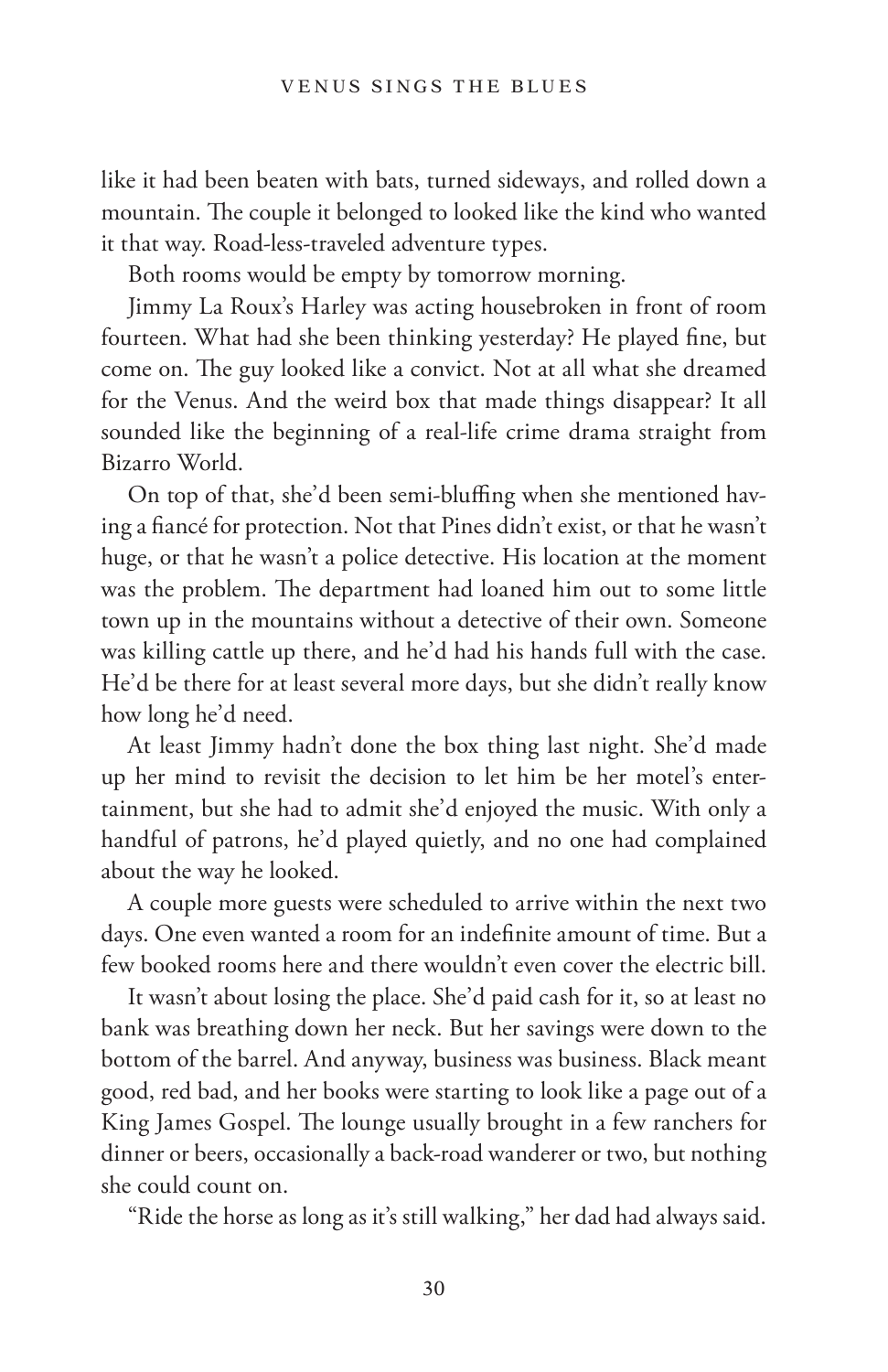And she would. She'd never abandon the Venus. It needed her like she needed it.

She looked down the sidewalk at the motel's turquoise doors and whitewashed brick. Bones was nearly to the end, but he'd be a few more minutes. She crossed the parking lot and made her way to the far end of the pool, then leaned her arms against the fence, looking west across the valley and the darkening sky beyond. The Venus might struggle a little, but nothing could stop an Arizona sunset.

Her phone chirped in her pocket, and she pulled it out. "It's about time. I want you to know I'm very close to being bored to death, and I blame you."

"How's the sunset?"

"Come home and see."

"I would if I could."

"I'm kidding, Pines. I know you have to work. I'm a big girl." She could picture him on the other end of the satellite. Detective Early Pines was less than a quarter Navajo but looked more. Dark hair to his shoulders. Nose angled a bit to the left. Scar running up his cheek from the left side of his mouth. What was the expression? A face only a mother could love? Make that a mother and Calico Foster. "Sounds like a lot of people there. Where are you?"

"Some barbecue place. Guy's gotta eat."

"A barbecue restaurant sounds ironic considering you're there to investigate dead cows."

"Kinda does. Come to think of it, maybe I should get paid for eating. I could call it research."

"Just remember to leave some food for the rest of the town. I know you. How's the sunset there?"

"Not great—and behind a mountain so it's pretty much gone."

Calico glanced at the bottle in her hand. "Hey, guess what I'm drinking right now?"

"I have no idea."

"That's why I said to guess. You really are dim sometimes, Pines." "When are we getting married?"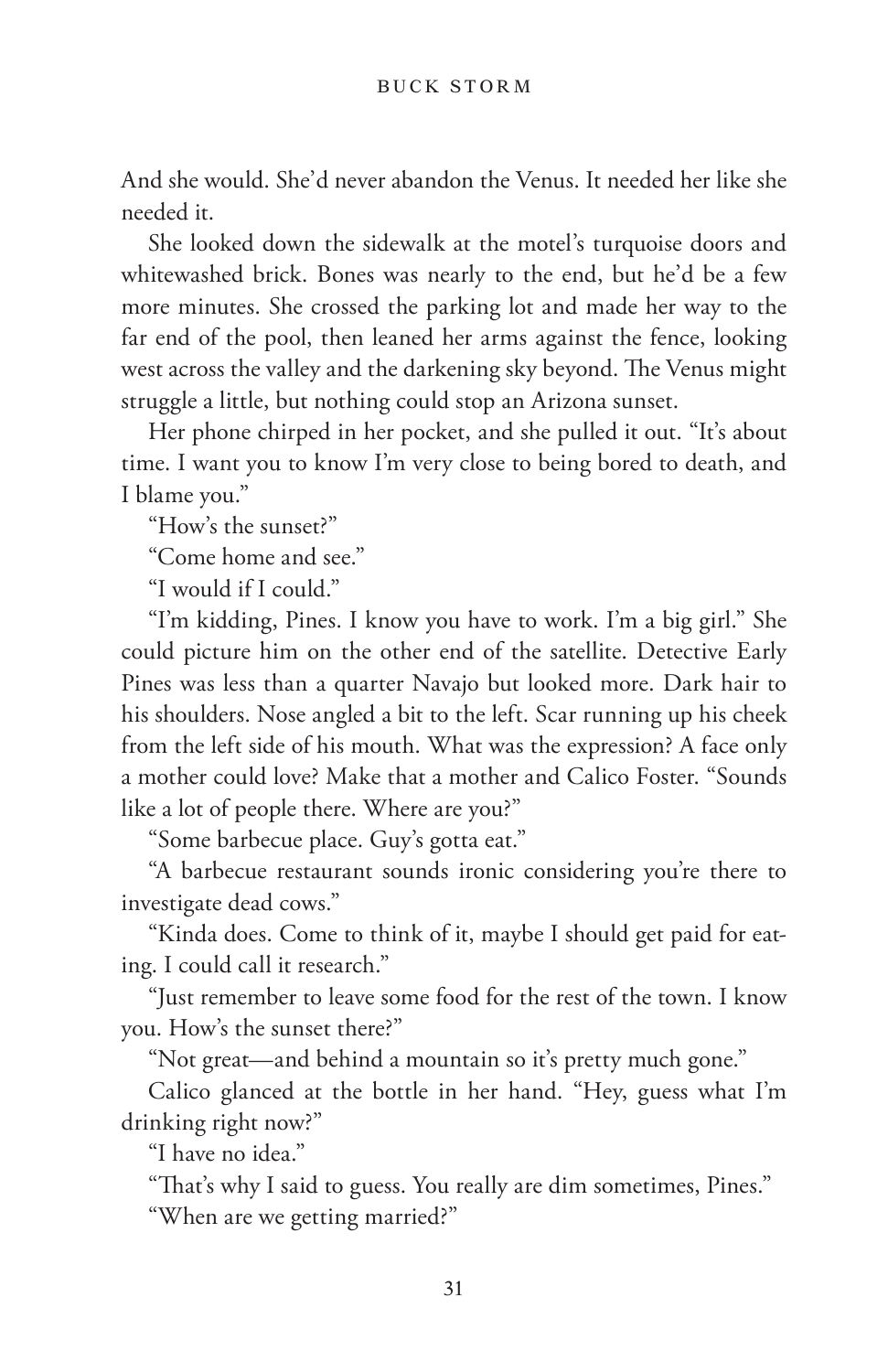"Guess what I'm drinking."

"Mexican Coke."

"How did you know?"

"Because that's what I drink and you miss me. When are we getting married?"

"I'm drinking a Mexican Coke because it's cold and tastes good. Don't give yourself so much credit." She sipped.

"I say we do it in October. And I hope you haven't made a pros-andcons list about a date."

"Don't bash my lists, Pines. They're very helpful."

"So you keep saying. I'd like to burn that notebook of yours."

"That's just mean."

"No, it's just love. You're probably writing in it right now."

"Wrong. It's under the counter in the lounge. But pros-and-cons lists are a logical way to approach decision-making. At least, they help me."

"I don't even want to know what the cons are on the Early Pines list."

"I don't have an Early Pines list."

Thin music in the background. Old country. "No? Never?" Pines said.

"All right. There was an Early Pines list at one time. A long time ago. But you're one entity that defies logic."

"Is that code for way too many cons are on that list but you love me anyway?"

"October's in two months."

 $\sqrt{\text{SO}}^n$ 

"It's right around the corner."

 $\degree$ So?"

"So now that I'm hooked on Mexican Cokes, I might need some time to lose weight so I can fit into a wedding dress. That takes time."

"You're perfect."

"Not if I keep drinking these."

"Buy a bigger dress."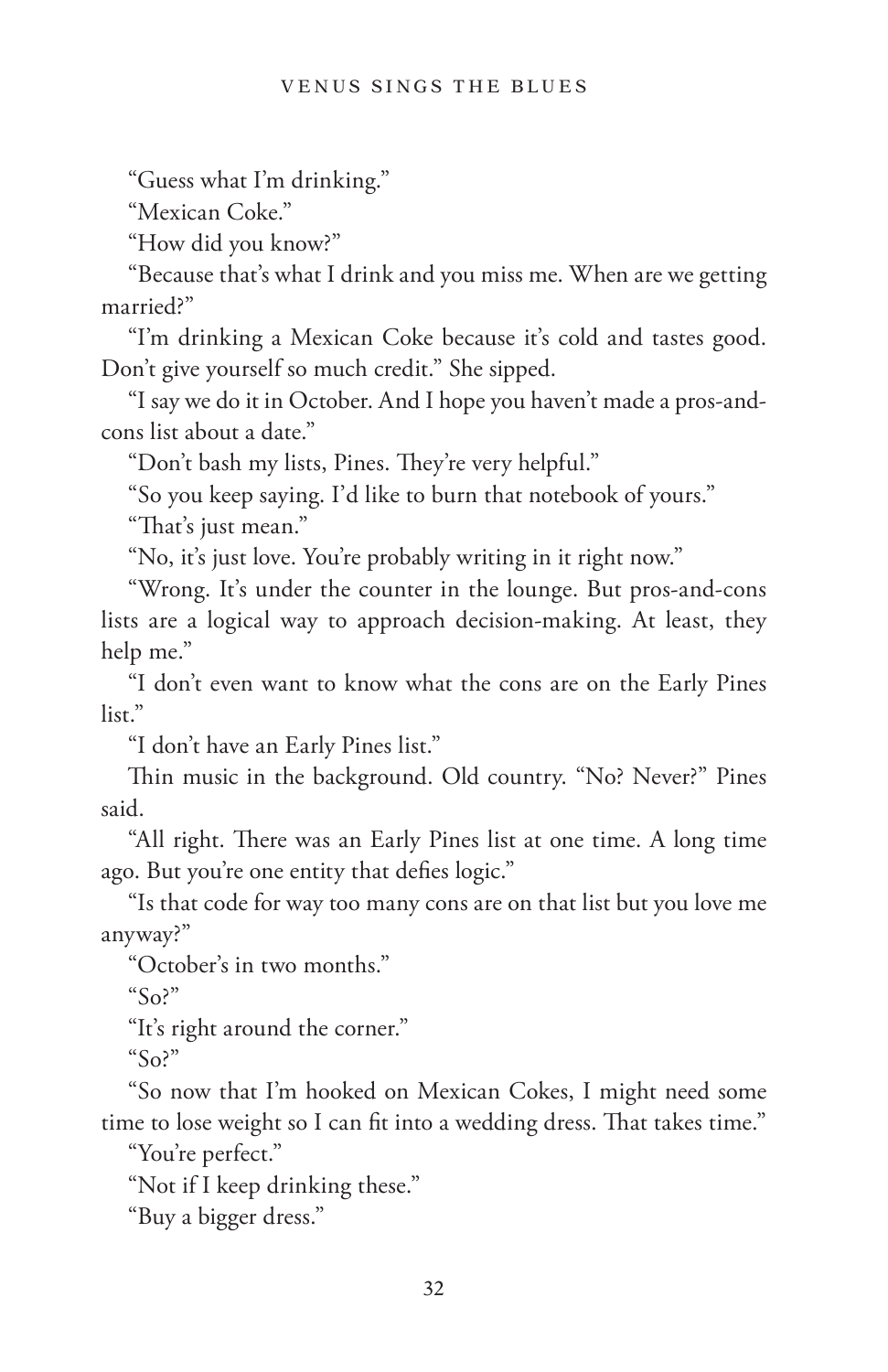"We'll talk about it when you get back."

"We've done too much talking about it already. Let's quit talking and do."

"Maybe. It rained last night."

"Did it?"

"It still smells good out here."

"You have a great knack for changing the subject."

"Pines . . ."

"Yeah?"

Calico turned and looked back at the motel, where Bones was still sweeping. "Did anyone call yet? About Bones? Did they find a place for him?"

He was quiet for a few seconds. "What's he done now?"

"Nothing, he's just . . . you know."

"He's just Bones."

"I don't want to sound mean, but you know how he is."

"The thing is I don't know if they *will* find a place. They've already kind of run through all the available foster families in town. I don't want them to ship him somewhere else. He's been through enough."

"I know what he's been through, but if there's no other choice . . ." Pines was silent on the other end of the phone.

"What?" she said.

"I'm thinking maybe he can come to my place when I get back."

"Your place? To stay?"

"Yeah, my place. Why not?"

"As in you might take him in permanently?"

"He's fifteen. It's not that permanent. In less than three years he'll be eighteen."

"And you were planning on telling me about this when? Because you're talking about my life too."

"I know that. It's just—"

"One breath you want to get married, and in the next you're taking in a troubled teenager? Don't you think this is maybe something we should decide together?"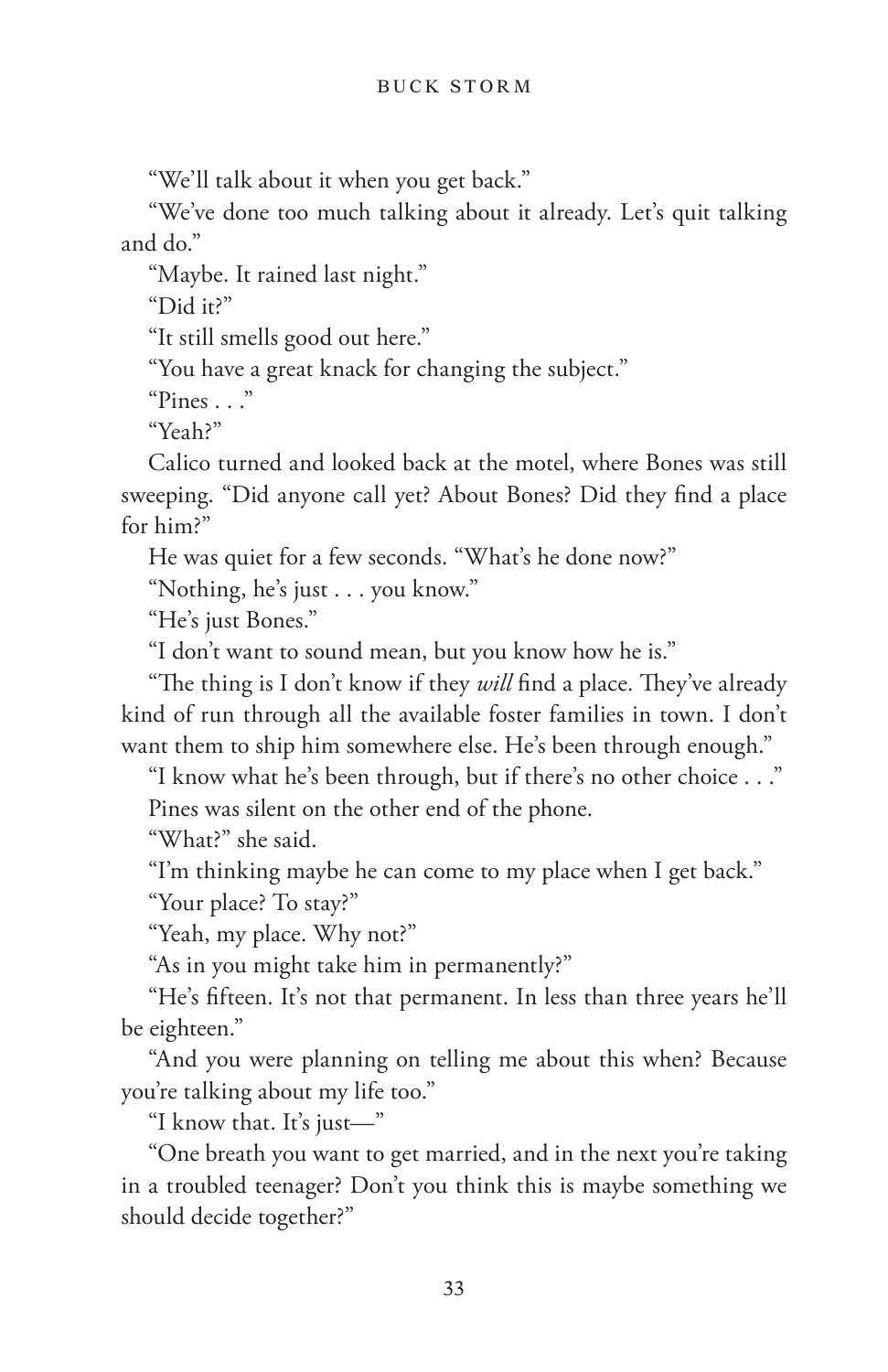"You're the one who sounds like she doesn't want to get married."

"That's not true. But if we don't talk about things, we'll never make this work. This is big, Pines."

"You're mad."

"Yes, I am mad. You're very observant. Must be why you made detective<sup>"</sup>

"Look. I'm sorry. I should have talked to you about it when I brought him to you, but I had to get up here, and nothing's set in stone. I just don't know what else to do with him. And I feel responsible for the kid."

She sighed. "I know you do. And that's something I love about you. But it's us now, not just you. Don't you get that?"

"Of course I do."

"And it's not that I don't feel sorry for him."

"I know he can be an acquired taste."

"It's not even that."

"What, then?"

The sun touched the distant mountains, a hot coal on the horizon line. "It's that I'm not his mom, all right? I'm not cut out for it. He needs someone better at this than me."

"I'm not asking you to be his mom. Right now all I'm asking is for you to give him a place to stay until I get back. After that, we'll figure it out."

"What's he supposed to do out at your place in the desert all day? School doesn't start for a while."

"I'll bring him to the Venus in the mornings so he can work for you the rest of the summer. Once he's sixteen he can ride his bike, if he ever gets the thing running."

"I'm happy to give him a job, especially since I lost Denise. And I'm happy to pay him. He seems to appreciate that part, at least. But there's a difference between having an employee and raising a kid. I'm not good with teenagers, Pines. In fact, I'm pretty horrible."

"You're being way too hard on yourself."

"Says you, not even here to see me try and fail."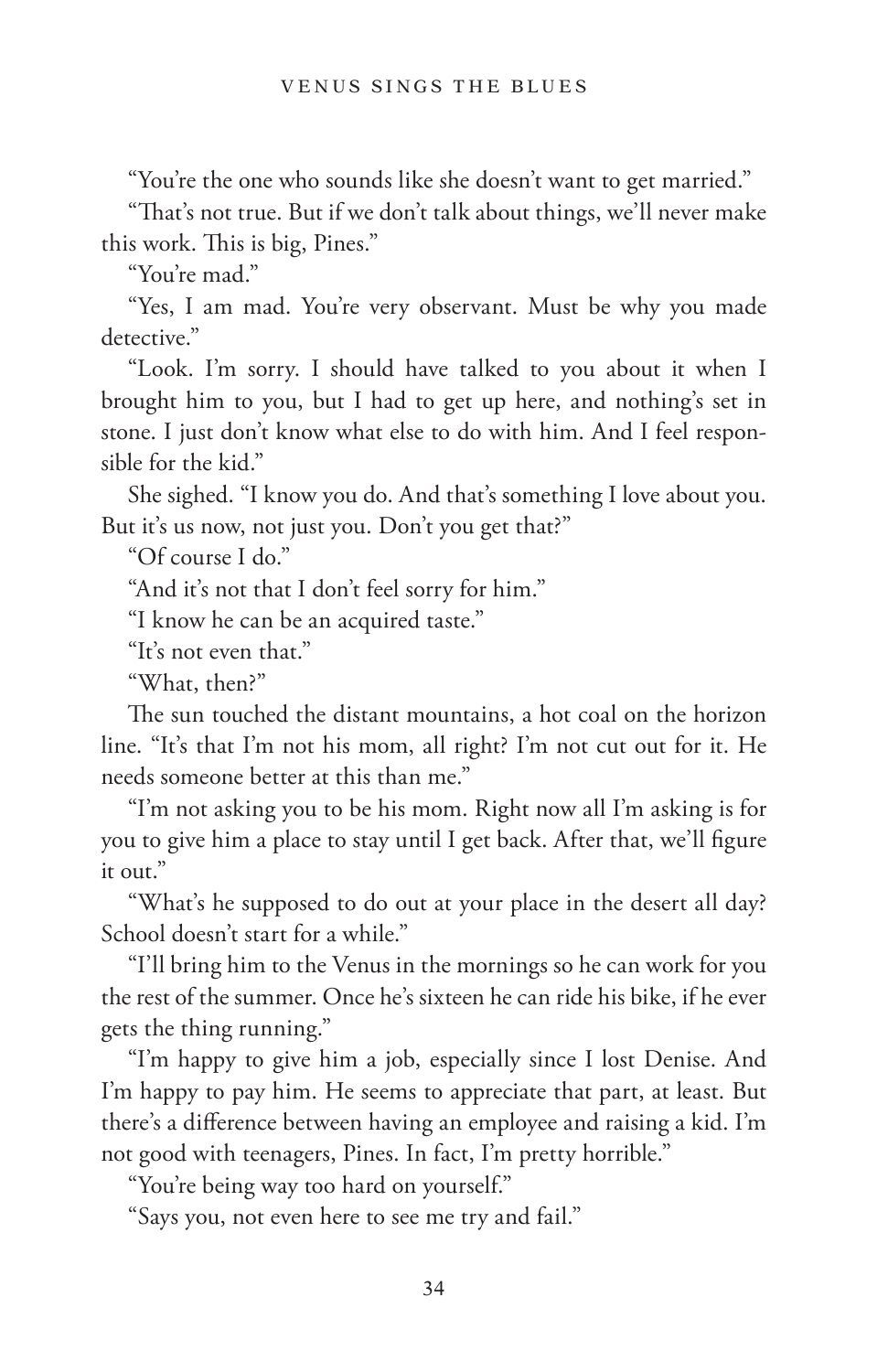"If it happens at all, it won't be forever. And we'll talk about it first. We'll talk as much as you want."

She wanted to talk now. "If you think it's easy, it's not. He's stubborn. I try to get him to dress at least clean if not nice, and look at him. He works when he wants. When he doesn't want, he's holed up in the shop messing with that bike of his. That's another thing. I have a perfectly good guest room in my apartment with an actual bed in it, but he insists on staying out there with the snakes and bugs and who knows what else. Why?"

"I don't know. He's independent. It's what he's learned, what he knows. Look at his dad. The man basically ignored him his whole life."

Calico sighed. "He needs real help."

"He doesn't trust very easy, that's all. You can't blame the kid."

"I don't blame him, Pines. I blame you."

"You're still mad."

"I don't know what I am. This is all way beyond me. Bones is disconnected. He's *out there*. You know it, and I know it."

"We'll figure it out when I get back, all right? Together. I promise. Can you hang in there until then?"

Calico shook her head, ignoring the fact he couldn't see her. "It's not a matter of hanging in there. Of course I can hang in there. Ugh, I sound like some kind of monster. I'm as bad as Don Jenkins."

"Never compare yourself to Don Jenkins. You're helping, not tossing a kid out on his ear."

"It's hard to believe people would foster a child for the money and then kick him out the day they win the lottery."

"People foster for the money all the time."

Calico toyed with the rim of the Coke bottle. "I'm sorry, okay? But you're a detective, not Family Services. You're not an expert on these things."

"I'll talk to him about his clothes. I'll clean him up."

"You're a good man, Pines. And I actually love the way you want to protect him. It's me, that's all. I'm not right for this."

"I promise we'll figure it out."